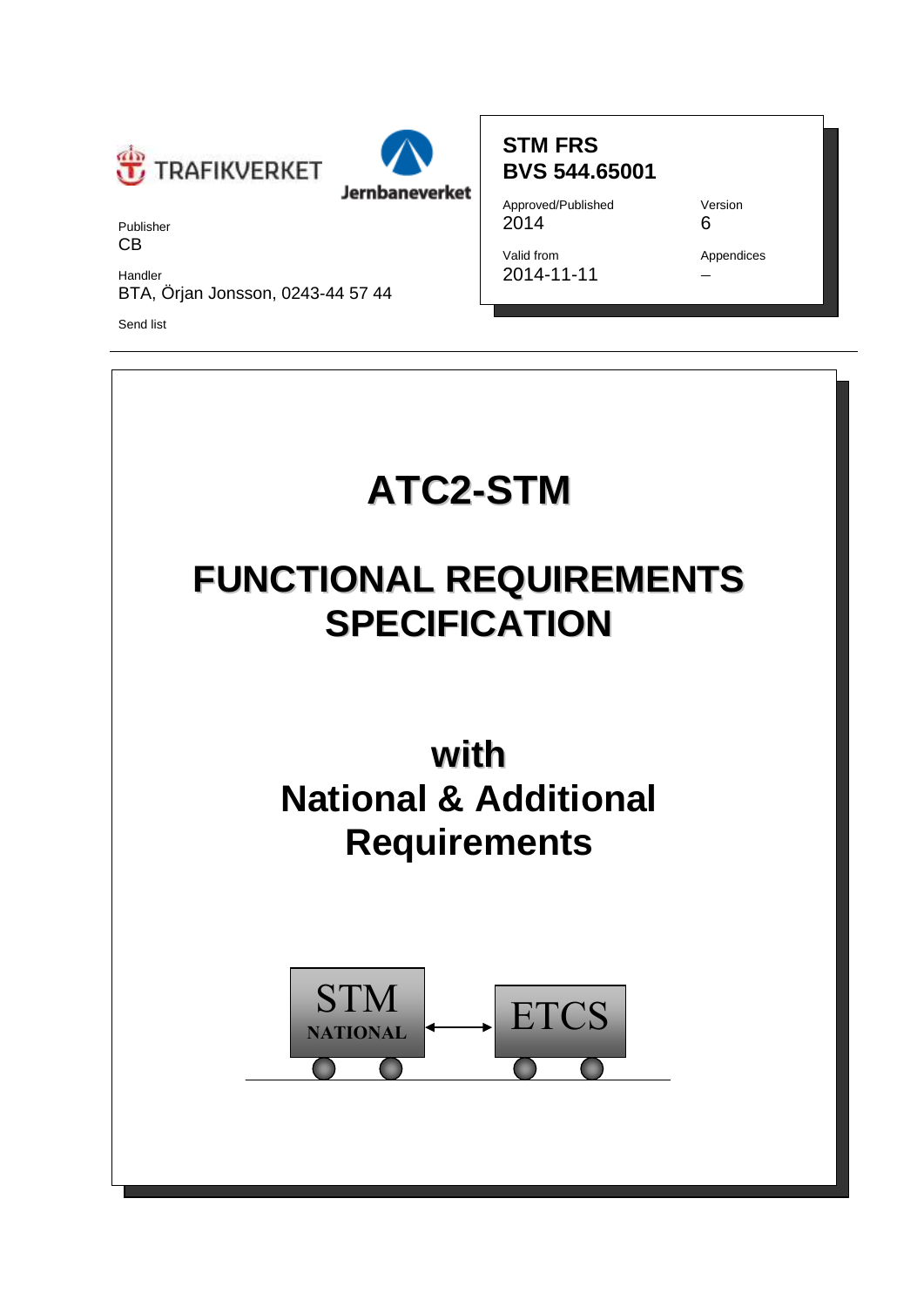$\sqrt{}$ 

(blank)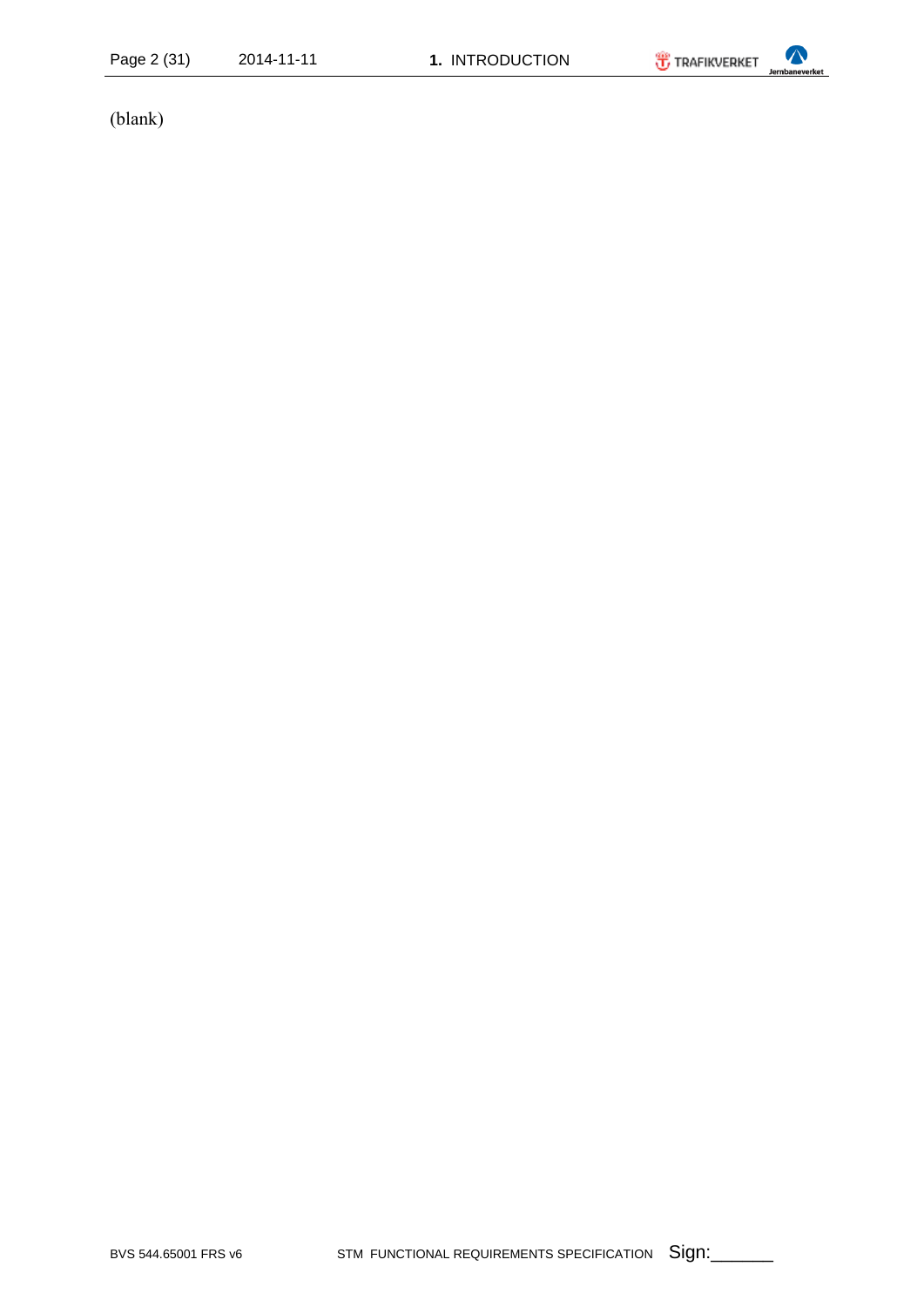$\sqrt{}$ 

# **Chapter 1: INTRODUCTION**

#### *Contents*

| <b>CHAPTER 1: INTRODUCTION</b>             |    |
|--------------------------------------------|----|
| <b>INTRODUCTION</b>                        |    |
| Scope<br>1.1.1                             |    |
| 1.1.2 Document understanding               | 8  |
| 1.1.3 Document References                  | 10 |
| 1.1.4 System Overview                      | 11 |
| <b>DEFINITIONS</b><br>$1.2^{\circ}$        | 13 |
| <b>System Conditions Overview</b><br>1.2.1 | 13 |
| 1.2.2 Definitions and explanations         | 13 |
| <b>NATIONAL STM</b><br>1.3                 | 29 |
| <b>INDEX</b><br>1.4                        | 31 |
| 1.4.1 Changes, figures and tables          | 31 |

*Contents lists of figures and tables: refer to the final chapter.*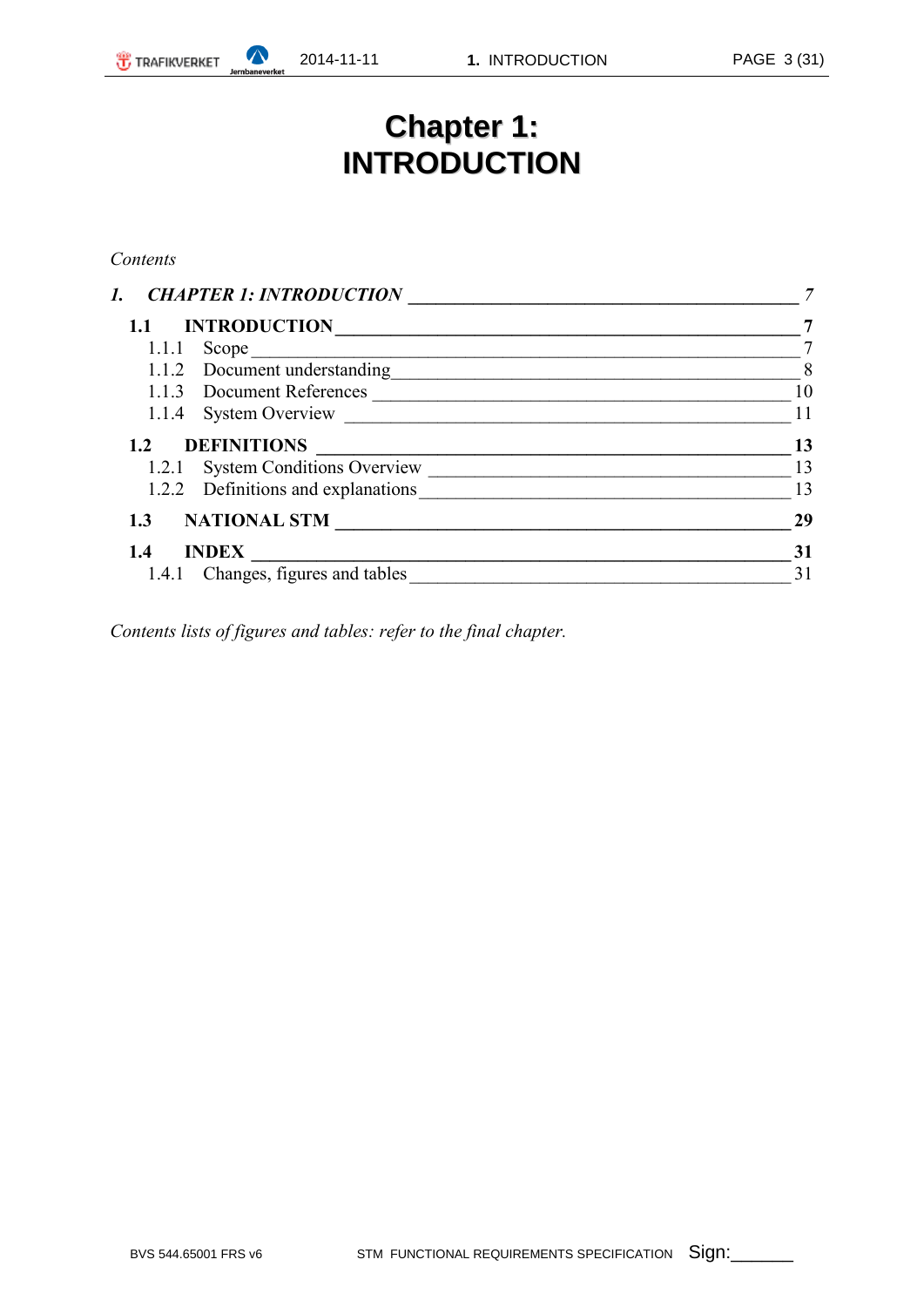# **Document Modification History**

| Ver-<br>sion | Modification                                                                                                                                                                                                                                                                                                                                                                                                                     | Valid from      | Prepared                      | Approved |
|--------------|----------------------------------------------------------------------------------------------------------------------------------------------------------------------------------------------------------------------------------------------------------------------------------------------------------------------------------------------------------------------------------------------------------------------------------|-----------------|-------------------------------|----------|
|              |                                                                                                                                                                                                                                                                                                                                                                                                                                  |                 |                               |          |
| 6            | <b>Changes</b><br>Updated for Baseline 3 according to <i>[STM-</i><br>Delta-FRS-B3-List-v0.06].                                                                                                                                                                                                                                                                                                                                  | 11 Nov.<br>2014 | <b>B</b> Bryntse<br>ÅF        |          |
| 5.2.         | Changes<br>Updated for Baseline 2 <i>[Delta FRS v1.28]</i><br>Figures $&$ tables: fixed captions, see index<br>Blue marks added to show F/A differences                                                                                                                                                                                                                                                                          | 11 Nov.<br>2014 | <b>B</b> Bryntse<br>ÅF        |          |
| 5.1          | <b>Changes</b><br>Updated according to <i>[Delta FRS v1.11]</i>                                                                                                                                                                                                                                                                                                                                                                  | 28 Oct<br>2009  | <b>B</b> Bryntse<br>Teknogram |          |
| 5.0          | Changes<br>Updated according to <i>[Delta FRS v0.46]</i> and<br>[Nationella krav i FRS GRS RAMS 0906.xls]<br>Adjusted according to [STM Granskning FRS<br>4.3 o 4.4 $v0.5/v0.3$ OJ090626]<br>National F-requirements & Notes: Mandatory.<br>Additional A-req's and A-notes (marked "A-<br>info"). Replaces or extends corresponding<br>national information.<br>Change marks since [FRS v4] with hidden<br>$text + index lists.$ | 29.06.2009      | <b>B</b> Bryntse<br>Teknogram |          |
|              | <b>Addition</b><br>No.<br>Release group<br>1.<br>Send / receive BP<br>2.<br>3.<br>DMI / Planning area<br>Early increase<br>4.<br>5.<br>Passive PT<br><b>SX</b><br>6.<br>7.<br>Miscellaneous                                                                                                                                                                                                                                      | CC              | $\epsilon$                    |          |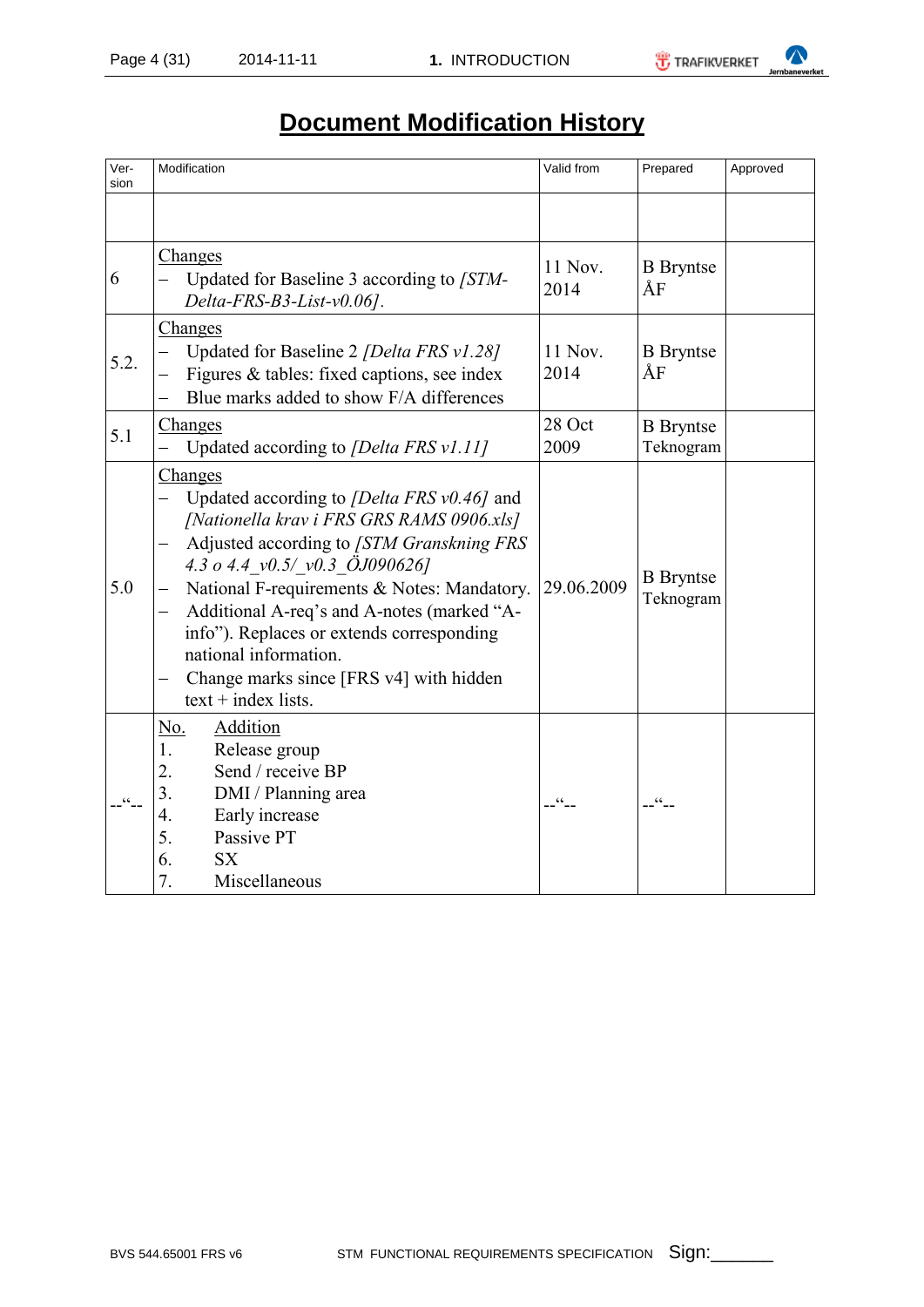

 $\sqrt{}$ 

| Ver-<br>sion | Modification                                                                                                                                                                                                                                                                                                                                                                                                                                                                                                                                                                                                                                                                                                                                                                                                                                                                                     | Valid from | Prepared                         | Approved         |
|--------------|--------------------------------------------------------------------------------------------------------------------------------------------------------------------------------------------------------------------------------------------------------------------------------------------------------------------------------------------------------------------------------------------------------------------------------------------------------------------------------------------------------------------------------------------------------------------------------------------------------------------------------------------------------------------------------------------------------------------------------------------------------------------------------------------------------------------------------------------------------------------------------------------------|------------|----------------------------------|------------------|
| 4.0          | National ATC2-STM, for approval by JBV, BV.<br>Requirements in chapters 3, 4, 5 and 8:<br>F30013336, F40014298, F50015059, F8001<br>Functionally changed requirements:<br>F3009-10/13/19-29/32-33/38-39/48/51-52/54/56<br>/59/62-63/75/77-80/84/88/91/93/94A/96, F3101-<br>04/07-12/16-17/20-22/24/27/29-34/36-39/43/45-<br>54 / 58 / 62 / 67 / 73 - 77 / 83 - 84 / 89 / 91 / 93 / 99, F 3 204 - 06<br>$/17/20 - 25/27/30 -$<br>33/38/48/52/56/57A/65/69/73/75/87 /94-95,<br>F3305/07/09-10/24-33,<br>F4001-02+A/07-08/14-18/20/22-32/34-35/38-41<br>/43-48/48A/49-50 /52-54/59-60/67-72/74-92/94,<br>F4101-04/07-08 /17-19/21-24+A-F/27-33/36-<br>37/39-40/42A/50/52-55 /61-64/66-67/69/71-72<br>/74-76 /77-78/82-83/85-86 /88/91/98+A /99A-H,<br>F4200-01-03+A-B /04-05 /07-08/10/12-14 /18<br>/22-28 /28A-B/29/31-32 /34-98,<br>F5001-10+A/23/27-59,<br>F8001: BK-1b-2 /PT.1,3-4/RO/RK/H16/BP | 09.02.2007 | <b>B</b> Bryntse<br>Teknogram BV | Ö Jonsson        |
| 3.0          | European ATC2-STM version.<br>For approval by JBV, BV.                                                                                                                                                                                                                                                                                                                                                                                                                                                                                                                                                                                                                                                                                                                                                                                                                                           | 24.6.2002  | Ö Jonsson                        | $S-H$<br>Nilsson |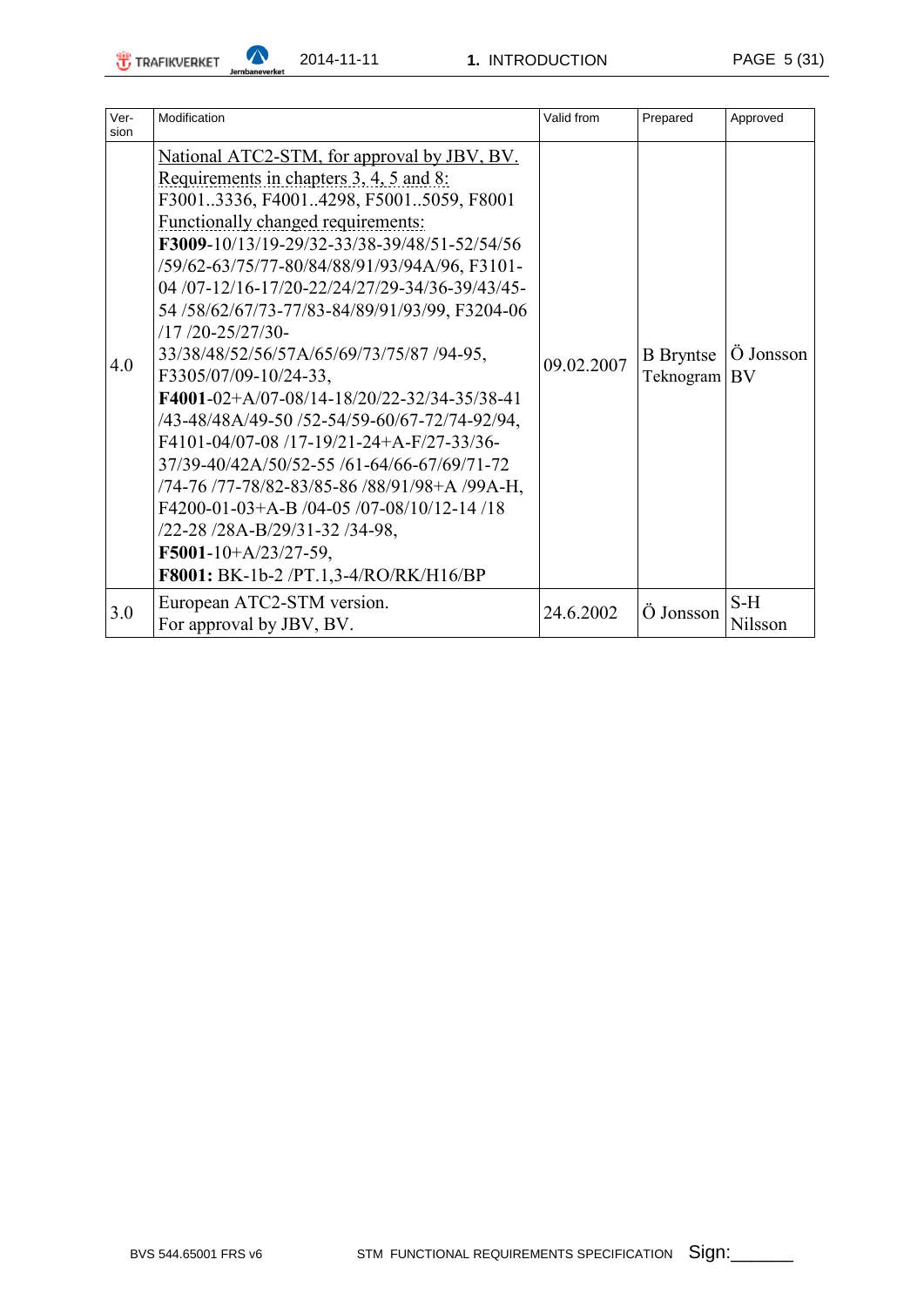V)

(blank)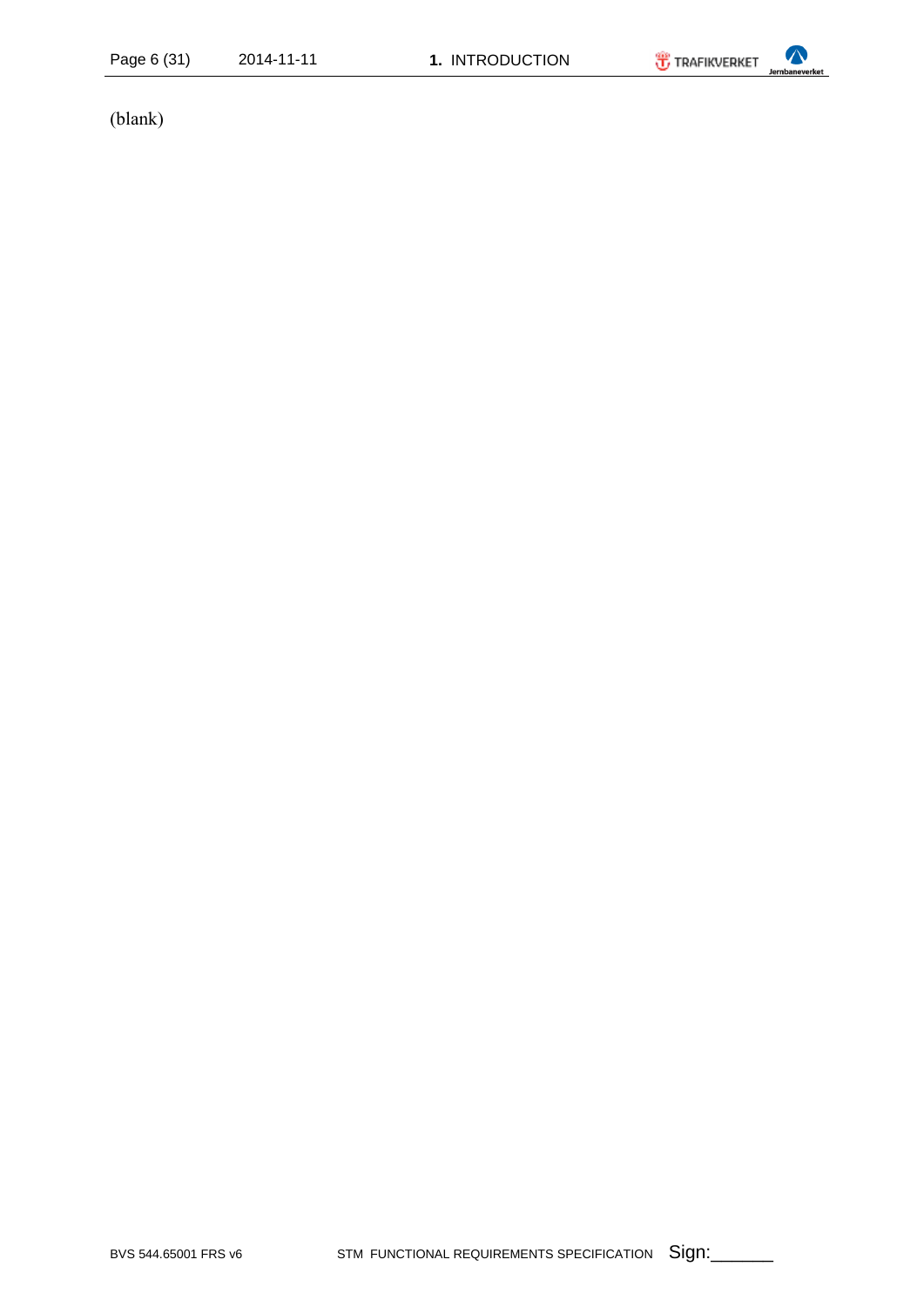# <span id="page-6-0"></span>**1. CHAPTER 1: INTRODUCTION**

# <span id="page-6-1"></span>**1.1 INTRODUCTION**

### <span id="page-6-2"></span>**1.1.1 Scope**

This document specifies how the national ATC2-STM system shall work together with the onboard ETCS to fulfil the ATC-2 requirements, including a number of improvements.<sup>1</sup>

This is a system working on the ETCS level **NTC**. Under this level, the system is operating in the ETCS mode **National System** (SN). During a mission in an NTC-ATC2 area, the active STM will be in the **Data Available** state (DA).

#### Starting up in NTC-ATC2 area

During the Start of mission procedure, the STM will pass through a number of STM states in which various functions are handled, like start tests and input of train data. If the system was started in an NTC-STM area, the STM will take over by proceeding to the Data Available state (ordered by the ETCS, according to a previous driver input).

#### Starting up in another area

If the system was started in another ETCS area, the STM will stay passive in the Cold Standby state, while the ETCS or another STM is in charge.

#### Passing the border into NTC-ATC2 area

When this train approaches the border to an NTC-STM area, the STM will prepare for this by entering the Hot Standby state first, in which the reading of ATC-2 balises starts (but not the full speed supervision program). This prepares the STM before the take-over, by providing the STM with relevant information. At the border, the STM will take over by entering the Data Available state (controlled by ETCS), in which both balise reading and speed supervision functions are activated.

#### Running in NTC-ATC2 area

While the STM is in charge, it reads track information and supervises the train speed according to this information. The STM communicates with the driver via the DMI. Should the train pass a signal at stop or run too fast, the STM will intervene with full service or emergency braking. The ETCS works mainly as a train interface, but can also administer the passing into other types of ETCS areas (using other STM's or operating in another ETCS level).

<sup>1</sup> Since [ATC2]

 $\overline{a}$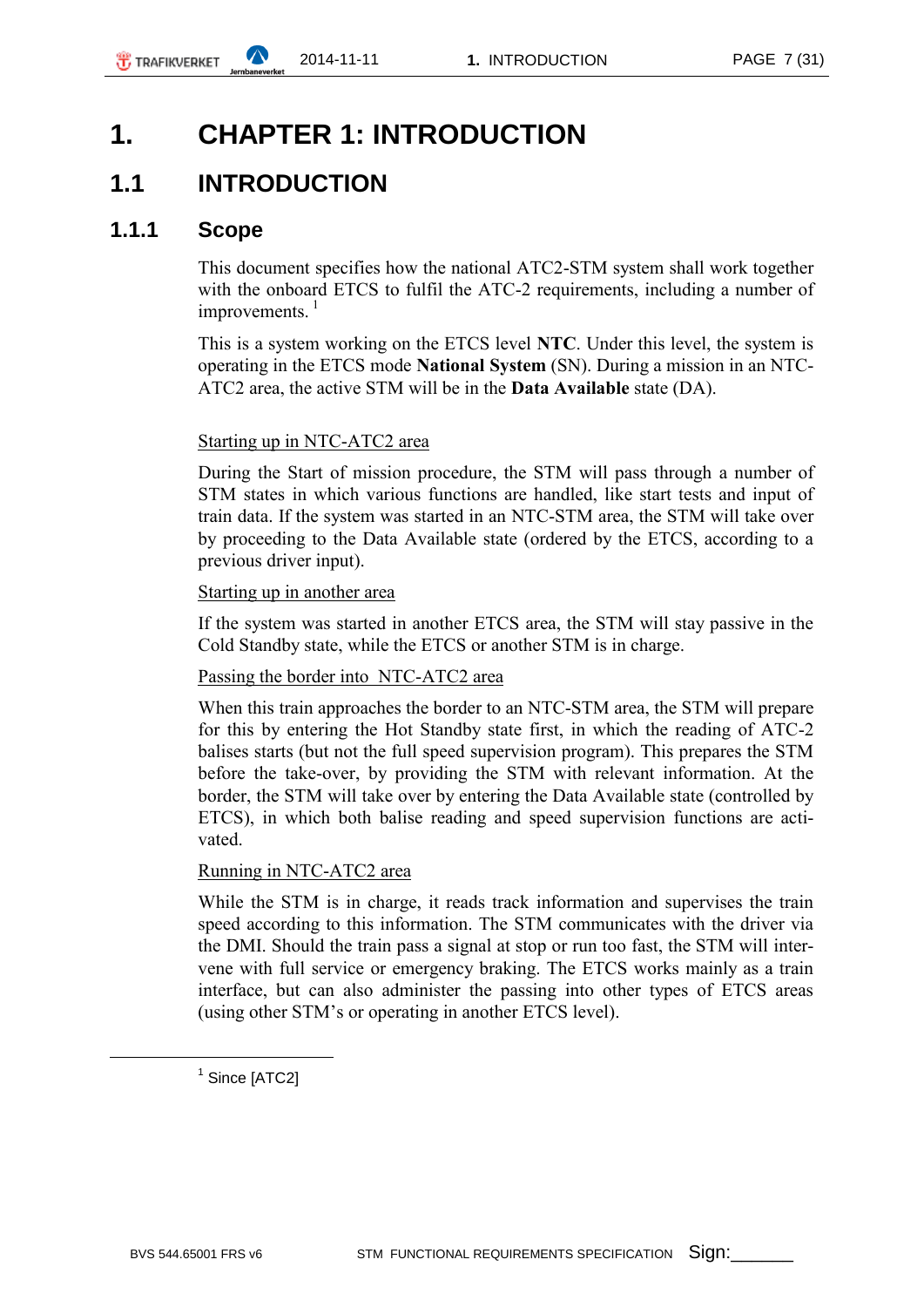#### **1.1.1.1 Overview**

This STM specification consists of the following parts:

*Table 1.1-1. Document overview*

| Chapter <sup>2</sup> Contents |                                |
|-------------------------------|--------------------------------|
|                               | <b>INTRODUCTION</b>            |
| 3                             | INFORMATION FLOW TRACK - TRAIN |
| 4                             | SUPERVISION FUNCTIONS          |
| 5                             | <b>AUXILIARY FUNCTIONS</b>     |
|                               | <b>TABLES</b>                  |

References to sections within a chapter are written in the format [sub-section number]. Example: [3.4.5.6].

References to the tables in chapter 8 are written as: [Table X].

The requirements are numbered according to the chapter number, starting at F3001 in chapter 3, at F4001 in chapter 4, and so on.

#### **1.1.1.2 This document**

This is an introductory chapter that explains how to read the others.

## <span id="page-7-0"></span>**1.1.2 Document understanding**

#### **1.1.2.1 Requirements (normative)**

The requirements are solely meant for the ATC2-STM.

Requirement types:

- F-requirements. Minimum functionality to be fulfilled.
- A-requirements. Alternate function to be fulfilled as an option to the related Frequirement.

 $\overline{a}$ 

 $2$  Corresponds to the chapters in the ATC-2 handbook [ATCH1].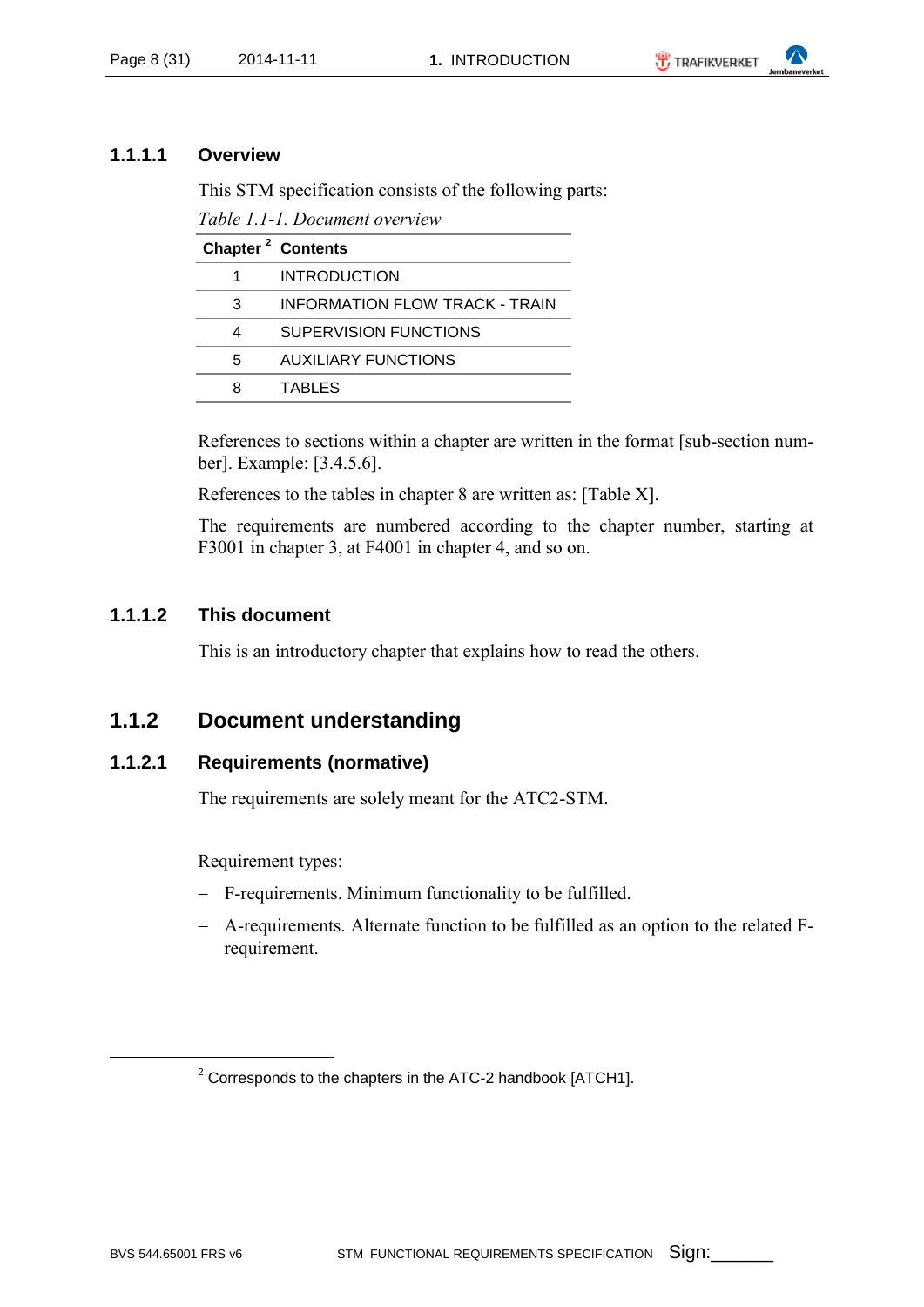Requirement text:

- Is preceded by a requirement number that begins with a letter.
- Contains the word "shall"
- May consist of several statements, numbered a), b), c) and so on
- Each statement may consist of several sub-statements, numbered 1, 2, 3 and so on
- May be followed by an included table (completely or partially). This must be directly referred to by the requirement
- Should only occur once in the FRS
- Differences between two related F- and A-requirements are marked with a light blue background colour in the beginning of every line or table row.

#### **1.1.2.2 Explanations (non-normative)**

This information is needed for clarification and shall not be regarded as requirements.

Informative text:

- Is preceded by the text "*Note*" but not by a requirement number
- Does not contain the word "shall"
- May follow directly after a requirement
- May duplicate a requirement in another sub-section.

#### **1.1.2.3 Additional requirements (optional)**

There are some additional functions that may be included in the STM. An additional function consists of one or more requirements with a requirement number that begins with the letter 'A'. If the A-requirement is used, then the F-requirement with the same number is replaced and is not to be used. If an additional function is implemented all corresponding A-requirements should be used.

#### **1.1.2.4 Requirement numbering method**

When changing a requirement, it must be documented from which FRS version that it was changed.

- A changed requirement F1234 from FRS v5.N is to be given the complete number F1234.5Na.
- When a new F-requirement is added to FRS v5.N after F1234, it can be numbered for example A1234.5Nn or F1234A.5Nn*.*
- "a" and "n" are sequence numbers which are increased alphabetically (a-b-c etc, or n-o-p etc.) if more than one change has been discussed.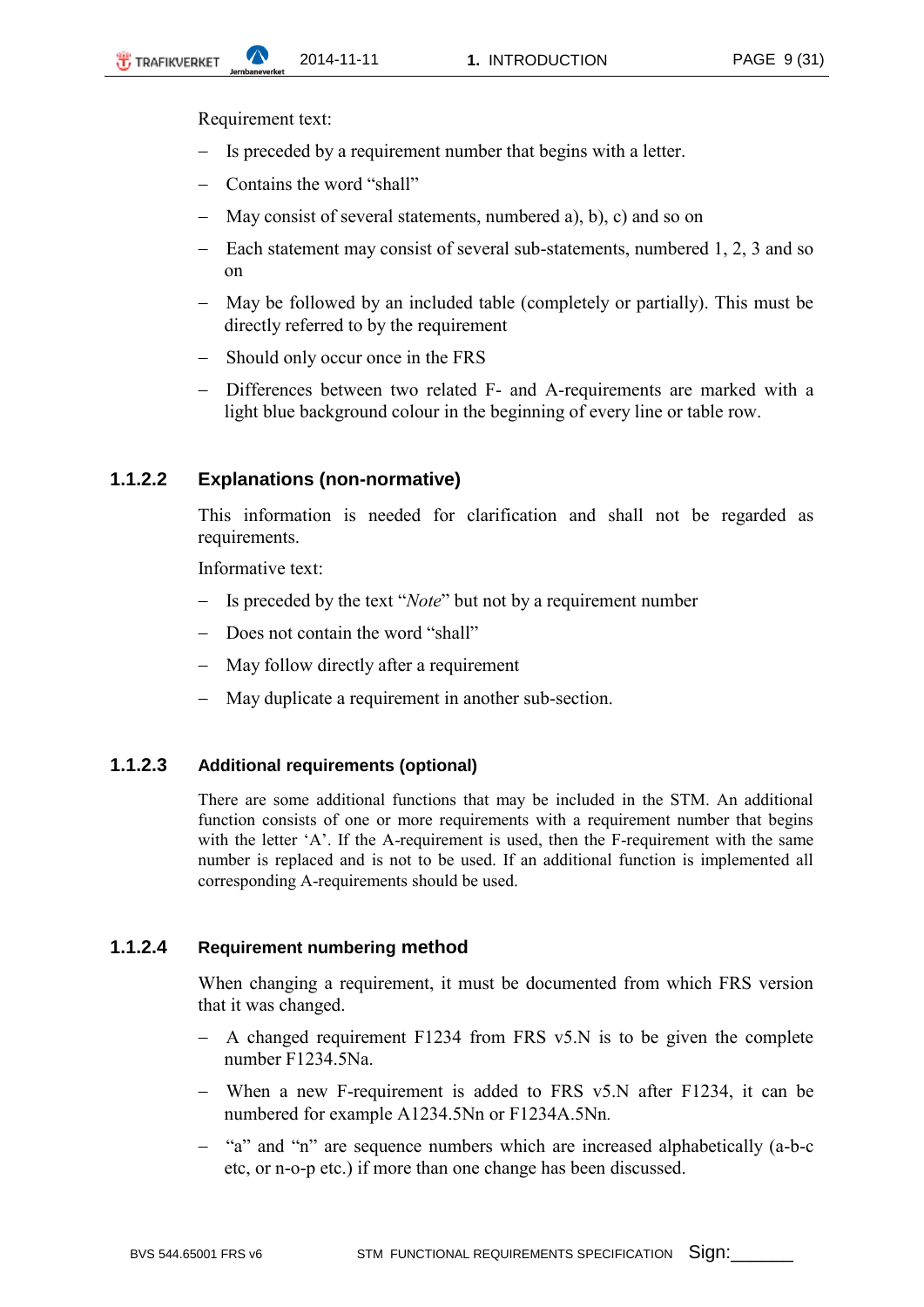If different FRS versions documents exist as valid documents in parallel, for example FRS v5.N (Baseline 2) and v6.M (Baseline 3), special care must be taken if version 5.N has to be upgraded to version 5.N+1. If this upgraded FRS version contains changes in the same requirements as FRS v6.M, *it must be ensured that these requirements do not become identically numbered*.

### <span id="page-9-0"></span>**1.1.3 Document References**

#### **1.1.3.1 ETCS documents**

The following documents have been used as a basis for all notes and assumptions about the ETCS in this specification.

| <b>Short Name</b> | <b>Document Name</b>                                                   | Edi-<br>tion       | Sub-<br>set |
|-------------------|------------------------------------------------------------------------|--------------------|-------------|
|                   | Reserve.                                                               |                    |             |
|                   | Reserve.                                                               |                    |             |
| [ET]              | <b>FIS Train Interface</b>                                             | 3.1.0              | 34          |
|                   | Reserve.                                                               |                    |             |
| [ESRS]            | <b>ERTMS/ETCS Class 1: UNISIG System Requirements</b><br>Specification | 3.4.0 <sup>3</sup> | 26          |
|                   | Reserve.                                                               |                    |             |
| [ESTM]            | Specific Transmission Module FFFIS                                     | 3.1.0 <sup>4</sup> | 35          |
| [ESTMT]           | <b>STM FFFIS Safe Time Layer</b>                                       | 3.0.0              | 56          |
| [ESTML]           | STM FFFIS Safe Link Layer                                              | 3.0.0              | 57          |
| [ESTMA]           | STM FFFIS Safe Application Layer                                       | 3.1.0              | 58          |
| [ESTMP]           | Performance Requirements for STMs                                      | 3.0.0              | 59          |
| $[ETC-2]$         | Test Cases, chaper 2                                                   | 3.0.0              | 74          |
| $[ETP-5-2]$       | Test Plan, chapter 5-2                                                 | 3.0.0              | 76          |
| $[ETP-6-3]$       | Test Plan, chapter 6-3                                                 | 3.0.0              | 76          |
| $[ETP-7]$         | Test Plan, chapter 7                                                   | 3.0.0              | 76          |
| <b>ERADMI</b>     | <b>ETCS Driver Machine Interface</b>                                   | 3.4.0              |             |

*Table 1.1-2. ETCS documents* 

 $3$  Reserve.

<sup>4</sup> Reserve.

 $\overline{a}$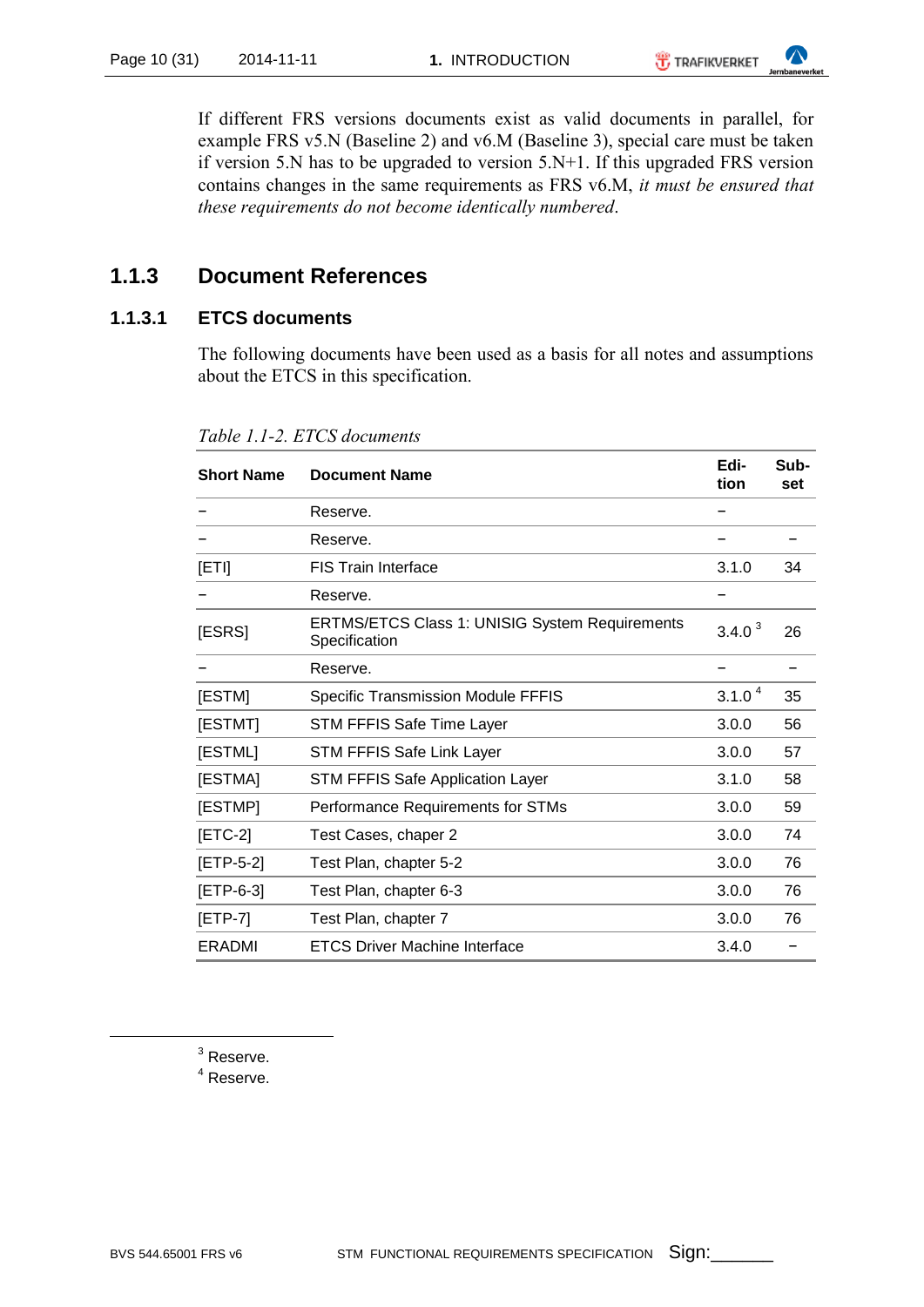### **1.1.3.2 ATC-2 and ATC2-STM references**

*Table 1.1-3. ATC-2 and ATC2-STM references*

|         | <b>Short Name</b> Document or System                                        | <b>Edition</b> |
|---------|-----------------------------------------------------------------------------|----------------|
| [ATC2]  | According to [ATC2A] and [ATC2B]                                            |                |
| [ATC2A] | Ansaldo's ATC-2 system, L10000                                              |                |
| [ATC2B] | Bombardier's ATC-2 system, Ebicab                                           |                |
| [ATCH]  | ATC handbok, BVH 544.3000030009 (2006)                                      |                |
| [FRSE]  | European ATC2-STM FRS, BVH 544.65001                                        | 3              |
| [GRS]   | National STM General Technical Requirements Specification,<br>100 200 E 004 | 5              |
| [DFRS]  | Delta FRS                                                                   |                |

### <span id="page-10-0"></span>**1.1.4 System Overview**

*Figure 1.1-1. ATC2-STM System Overview*



#### **1.1.4.1 General description**

The Swedish and Norwegian train control/protection system consists of the following onboard equipment:

- ETCS, European Train Control System (ERTMS-ETCS onboard).
- ATC2-STM, national Automatic Train Control equipment (also called the STM).
- DMI, Driver Machine Interface, a driver panel with buttons and indications.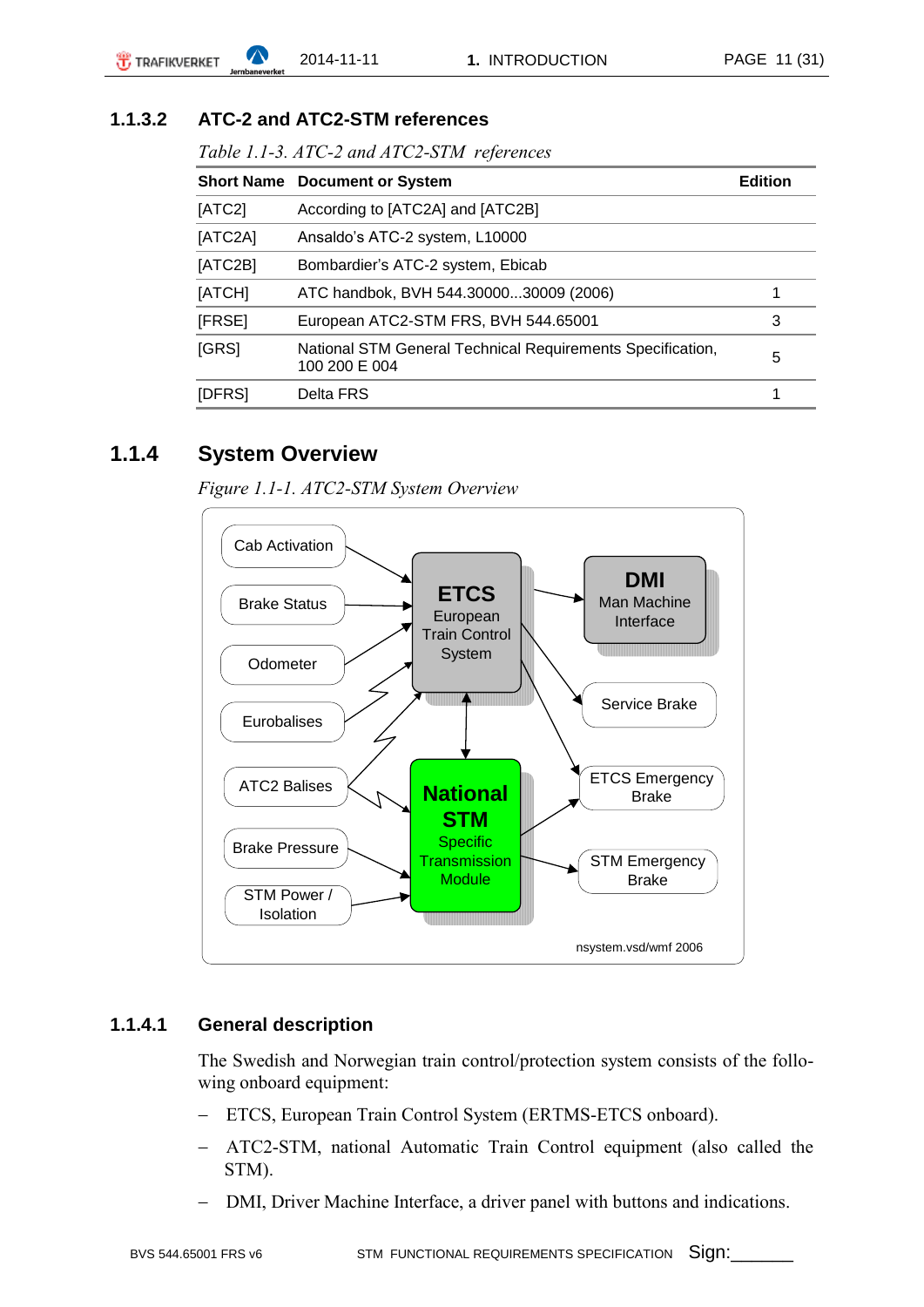- BTM, Balise Transmission Module, a transmission equipment which is a built-in part of either the ETCS or the ATC2-STM.

An engine may either use the same onboard equipment for both cabs, or use two equipments, one for each cab.

The ETCS and the STM onboard equipments shall cooperate with each other according to certain rules, as specified in this document. In NTC-ATC2 area (using the exisiting infrastructure), the system will work on the ETCS level **NTC**. At this level, the ETCS mode **National System** (SN) will be used.

The ATC2-STM main tasks are:

- Communication with the ETCS
- Driver communication via the driver's panel, the DMI
- Receiving train data via the ETCS and the DMI
- Interpretation of messages from ATC-2 balises
- Supervision of speed limits and braking curves
- Brake intervention when necessary
- Administer the Start of mission and End of mission procedures

Main tasks for ETCS in SN mode:

- System supervision
- Communication with the active STM
- Driver communication via the driver's panel, the DMI
- Receiving of ETCS train data via the DMI
- Provide the STM with train speed and odometer information
- Interpretation of eurobalises
- Handling of border passage into countries or areas for other ETCS levels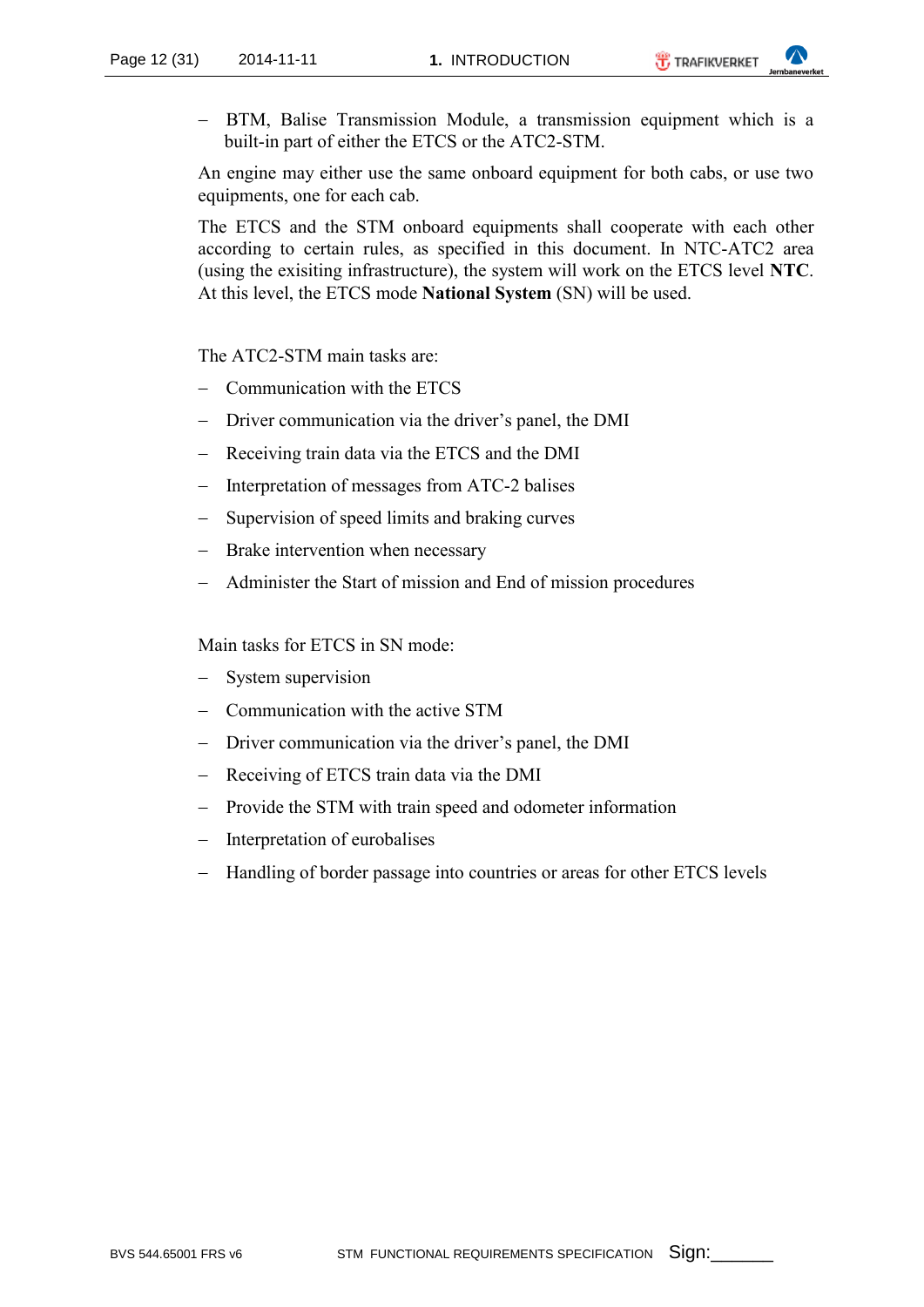### *Table 1.2-2. Definitions*

<span id="page-12-2"></span>**1.2.2 Definitions and explanations**

| <b>Expression</b>    | <b>Explanation</b>                                                                                                               |
|----------------------|----------------------------------------------------------------------------------------------------------------------------------|
| 10-supervision       | Expect stop with a release speed of 10 km/h                                                                                      |
| 40-supervision       | Expect stop with a release speed of 40 km/h                                                                                      |
| 80-supervision       | After balise error: expect stop with a release speed of 80<br>km/h, or using a max speed of 80 km/h                              |
| xx-supervision       | Expect stop with a release speed of xx km/h                                                                                      |
| A-balise             | The first compulsory balise of a balise group intended for the<br>present direction. The B-balise is the second balise and so on |
| Acknowledge-<br>ment | The driver is sometimes supposed to acknowledge by pressing<br>a certain button                                                  |
| Adhesion             | See "HALKA"                                                                                                                      |

Names on lamps, buttons and indications are indicated with capital letters.

| Table 1.2-1. Onboar |  |
|---------------------|--|
| <b>ETCS levels</b>  |  |
| ი                   |  |
| NTC                 |  |
|                     |  |
| 2                   |  |
| ٩                   |  |

| able 1.2-1. Onboard System Conditions Overview |           |                            |  |     |                    |
|------------------------------------------------|-----------|----------------------------|--|-----|--------------------|
| <b>ETCS levels</b>                             |           | <b>ETCS modes</b>          |  |     | <b>STM states</b>  |
| 0                                              | FS        | <b>Full Supervision</b>    |  | CO  | Configuration      |
| <b>NTC</b>                                     | IS.       | Isolation                  |  | CS. | Cold Standby       |
| 1                                              | <b>LS</b> | <b>Limited Supervision</b> |  | DA  | Data Available     |
| $\overline{2}$                                 | NL        | Non Leading                |  | DE  | Data Entry         |
| 3                                              | NP.       | No Power                   |  | FA  | Failure            |
|                                                | <b>OS</b> | On Sight                   |  | HS  | <b>Hot Standby</b> |
|                                                | PT        | Post Trip                  |  | NP. | No Power           |
|                                                | RV        | Reversing                  |  | PO  | Power On           |
|                                                | <b>SB</b> | Stand By                   |  |     |                    |
|                                                |           | Reserve                    |  |     |                    |
|                                                | <b>SF</b> | <b>System Failure</b>      |  |     |                    |
|                                                | <b>SH</b> | Shunting                   |  |     |                    |
|                                                | <b>SL</b> | Sleeping                   |  |     |                    |
|                                                | SN        | <b>STM National</b>        |  |     |                    |
|                                                | <b>SR</b> | <b>Staff Responsible</b>   |  |     |                    |
|                                                | TR        | Trip                       |  |     |                    |
|                                                | UN        | Unfitted                   |  |     |                    |

| <b>STM</b> states |                     |  |
|-------------------|---------------------|--|
| CO                | Configuration       |  |
| СS                | <b>Cold Standby</b> |  |
| DA                | Data Available      |  |
| DE                | Data Entry          |  |
| FА                | Failure             |  |
| HS                | Hot Standby         |  |
| ΝP                | No Power            |  |
|                   | Power On            |  |

# <span id="page-12-0"></span>**1.2 DEFINITIONS**

<span id="page-12-1"></span>**1.2.1 System Conditions Overview** *Table 1.2-1. Onboard System Conditions Overview*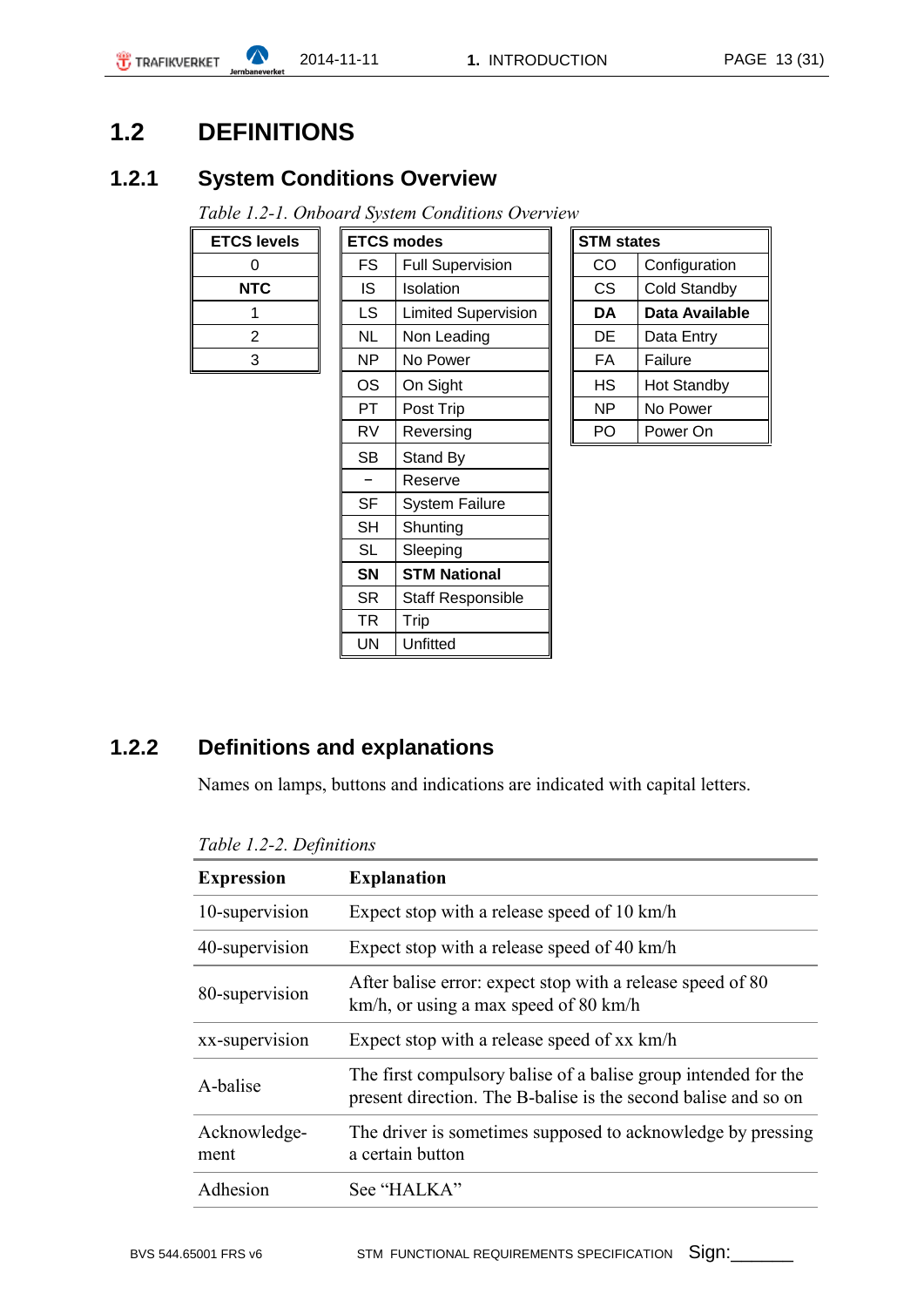| <b>Expression</b>         | <b>Explanation</b>                                                                                                                                                                                                                         |
|---------------------------|--------------------------------------------------------------------------------------------------------------------------------------------------------------------------------------------------------------------------------------------|
| A-extension               | Extension of the target point from a distant signal (not Expect)<br>Stop) towards a switchpoint located beyond the next main<br>signal (A-bortflyttning)                                                                                   |
| <b>AFSK</b>               | Notification balise group for landslide warning (avisering)                                                                                                                                                                                |
| $A(n)$ balise             | A-balise where $AX = n$                                                                                                                                                                                                                    |
| Annulled balise<br>group  | A balise group that is ignored (annullerad)                                                                                                                                                                                                |
| Annulling balise<br>group | A balise group that cancels an already started supervision                                                                                                                                                                                 |
|                           | Of a balise: The balise is ignored                                                                                                                                                                                                         |
|                           | Of a balise group: The group is completely ignored                                                                                                                                                                                         |
| Annulment                 | Of a restriction: When an already started braking curve<br>supervision is cancelled. An already started linking<br>process is kept                                                                                                         |
| Antenna                   | The vehicle antenna, which is used for reading passed balises.<br>Mounted on the underside of the engine                                                                                                                                   |
| Antenna switch            | Unit that selects the correct antenna on engines with two<br>antennas, depending on which cab that is activated                                                                                                                            |
|                           | An STM area with a certain level of equipment regarding<br>balises, as Fully or Partially equipped (physical area)                                                                                                                         |
| Area                      | The STM view of the level of equipment which can differ<br>from the physical area, if the train has started within the<br>area or after balise error (STM area)                                                                            |
|                           | (område)                                                                                                                                                                                                                                   |
| <b>ATC</b>                | Automatic Train Control                                                                                                                                                                                                                    |
| $ATC-2$                   | The ATC-2 system that is used today (year 2007), versions<br>2.1 or 2.2. Version 2.1 has radioblock functions. Version 2.2<br>contains also the "Oresund bridge" functions which allows<br>trains to run between Sweden and Denmark [ATC2] |
| ATC2-STM                  | A national ATC-2 Special Transmission Module, specified in<br>this document, that adapts the Swedish ATC-2 to the ETCS                                                                                                                     |
| $AV1 - AV3$               | Notification balise for OTV, a level crossing warning board<br>(avisering)                                                                                                                                                                 |
| AX                        | The X-word of an A-balise (8 bits). A similar naming<br>principle applies to BX, CX, PX, NX                                                                                                                                                |
|                           |                                                                                                                                                                                                                                            |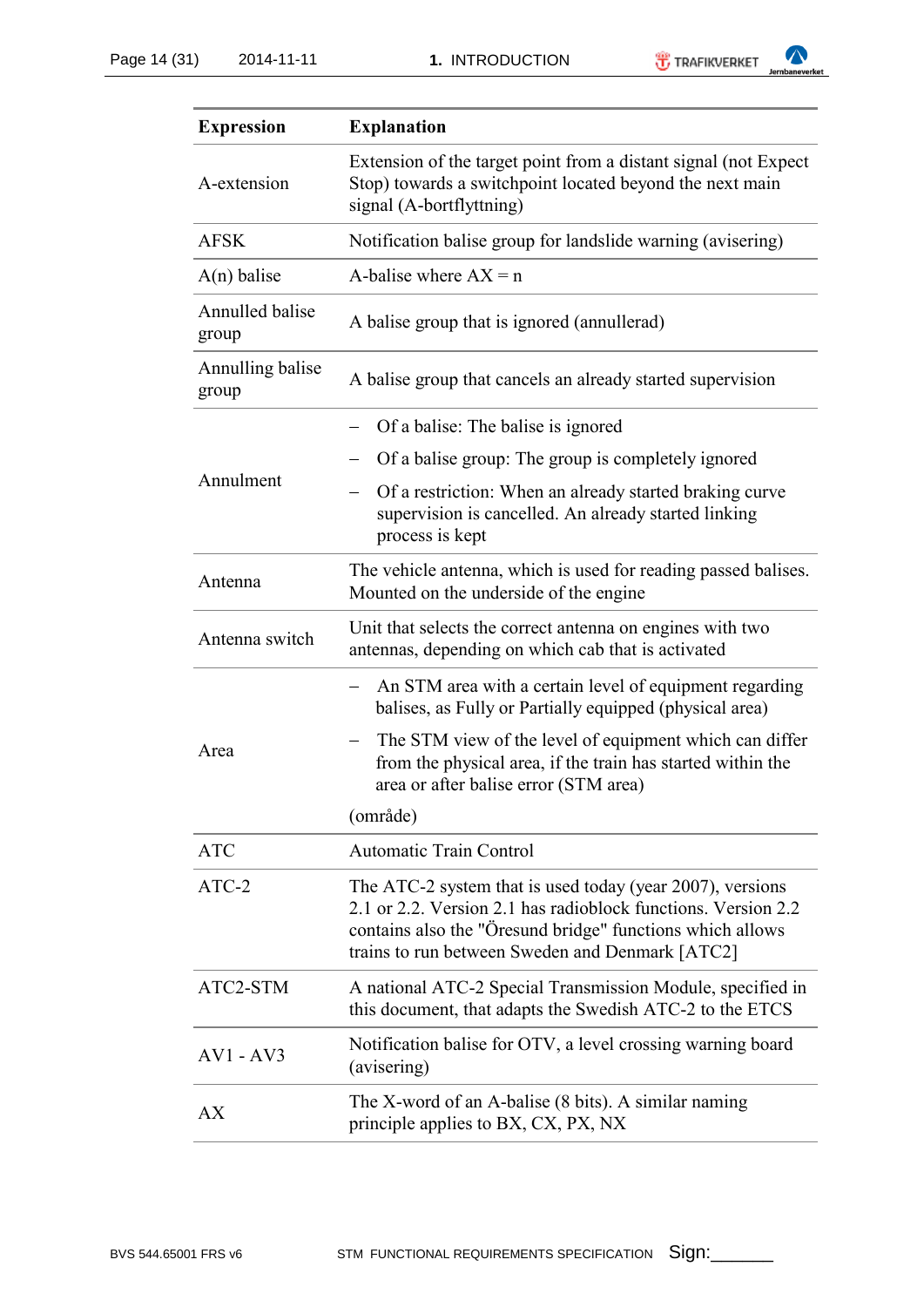**TRAFIKVERKET** 

 $\sqrt{}$ 

| <b>Expression</b>        | <b>Explanation</b>                                                                                                                                                                                                                               |
|--------------------------|--------------------------------------------------------------------------------------------------------------------------------------------------------------------------------------------------------------------------------------------------|
| AY and AZ                | The Y- and Z-words of an A-balise (8 bits each). A similar<br>naming principle applies to BY, CY, PY, NY and BZ, CZ,<br>PZ, NZ                                                                                                                   |
| <b>AYZ</b>               | The combined YZ-word of an A-balise (16 bits). A similar<br>naming principle applies to BYZ, CYZ, PYZ, NYZ                                                                                                                                       |
| <b>Balise</b>            | A transponder that is placed between the rails. When activated<br>by a vehicle antenna it transmits information to a passing<br>train. Functionally classed according to category, <i>i.e.</i> X-word,<br>for example $A(1)$ , $A(2)$ , $B(9)$ . |
| Balise error             | Error that is detected in connection to balise reading or when<br>balises are missing, but also at some types of transmission<br>errors.                                                                                                         |
| Balise error alarm       | A balise error has been detected and is indicated to the driver                                                                                                                                                                                  |
| Balise group             | A group of balises $(25)$ that belong to each other. The<br>direction validity depends on the internal order of the balises                                                                                                                      |
| Basic speed              | Speed restriction without exceeding, see "Exceed level"                                                                                                                                                                                          |
| Basic target<br>distance | The part of the target distance that is given by the B-balise<br>(and sometimes the C-balise). Gives the distance to the<br>following main signal (or preset speed increase point).                                                              |
| Beginning balises        | Balises at the beginning of a speed restriction (Börjanbaliser)                                                                                                                                                                                  |
| BF1, BF2 or BF3          | Type of balise failure [3.3.4]                                                                                                                                                                                                                   |
| Bit                      | A binary digit; can only keep the values 0 or 1. Unit for a set<br>of information. See also "byte".                                                                                                                                              |
| Bit error                | Deviation from correct code (as Hamming code). One or more<br>bits have gone incorrect, and the original code word can no<br>longer be identified.                                                                                               |
| <b>Blanking distance</b> | The distance after a balise error of type BF3, during which the<br>speed indications are kept extinguished (släckningsavstånd)                                                                                                                   |
| $B(n)$ balise            | B-balise where $BX = n$ .                                                                                                                                                                                                                        |
|                          | Deceleration curve (distance/speed), shows how the train<br>speed changes by the distance during braking                                                                                                                                         |
| Braking curve            | A certain set of data, that the program needs for<br>administration of braking curves [4.9]                                                                                                                                                      |
| Brake handle             | A handle used by the driver to control the braking of the train                                                                                                                                                                                  |
| Brake percentage         | A number which, together with the train length, defines the<br>braking capacity (deceleration) of the train ( <i>Bromsprocent</i> )                                                                                                              |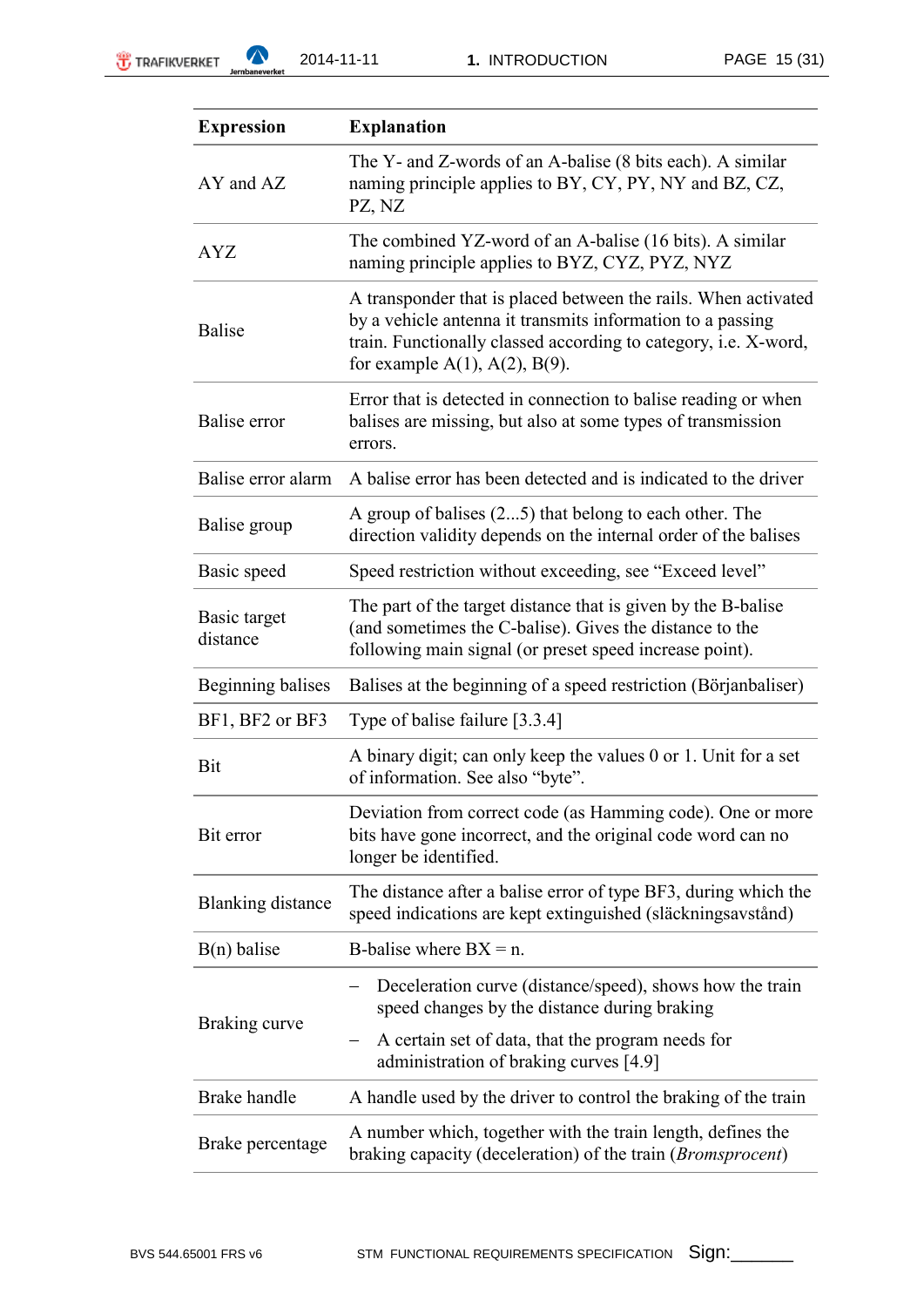**TRAFIKVERKET** 

| <b>Expression</b>                 | <b>Explanation</b>                                                                                                                                                                     |
|-----------------------------------|----------------------------------------------------------------------------------------------------------------------------------------------------------------------------------------|
| <b>Brake</b> position             | Brake position (bromsgrupp) = R for passenger trains, P for<br>normal freight trains (originally passenger trains) and G for<br>heavy freight trains. Related to the brake delay time. |
| <b>BROMS</b>                      | Indicator, appears when the STM gives a braking order                                                                                                                                  |
| <b>BSK (BSKA)</b>                 | Beginning of landslide warning section (annulled). (Början<br>Skredvarningssträcka (Annullerad))                                                                                       |
| <b>BTM</b>                        | Balise Transmission Module. Onboard equipment to read<br>trackside information                                                                                                         |
| <b>BU</b>                         | Beginning of Installation area (Början ATC-arbetsområde, fd.<br>Utbyggnadsområde)                                                                                                      |
| <b>Byte</b>                       | A binary number (or set of data), containing 8 bits.                                                                                                                                   |
| Cab status                        | Tells which cab that is active (or not) for the moment. See<br>also "Direction controller". Positions: A, B or None                                                                    |
| Category                          | The balise category, which is the same as the X word value,<br>indicates what kind of information that is given by this balise<br>(signal, board etc).                                 |
| Code error                        | A common expression for bit errors and incorrect combi-<br>nations of code words                                                                                                       |
| Cold Standby (CS)                 | A passive STM state, used in other ETCS levels than the<br>NTC-ATC2 level (Låg beredskap)                                                                                              |
| Compulsory speed                  | A speed limit that is not allowed to be exceeded by any train<br>(Tvingande)                                                                                                           |
| Configuration<br>(CO)             | An STM state used during startup                                                                                                                                                       |
| Constant (data<br>expression)     | STM constants are values that are stored in a separate, easily<br>replaceable type of memory, so that they can be easily<br>changed                                                    |
| Controlling signal<br>information | Main or distant signal information that affects a previously<br>received OT-ET restriction                                                                                             |
| Data Available<br>(DA)            | An STM state used during normal operation in NTC-ATC2<br>area                                                                                                                          |
| Data Entry (DE)                   | An STM state for train data input                                                                                                                                                      |
| Deceleration                      | Train speed decrease per time unit, usually caused by braking.<br>Is noted in $m/s^2$ .                                                                                                |
|                                   | Deceleration curve Full service braking curve, S <sub>DE</sub> (retardationskurva)                                                                                                     |
|                                   |                                                                                                                                                                                        |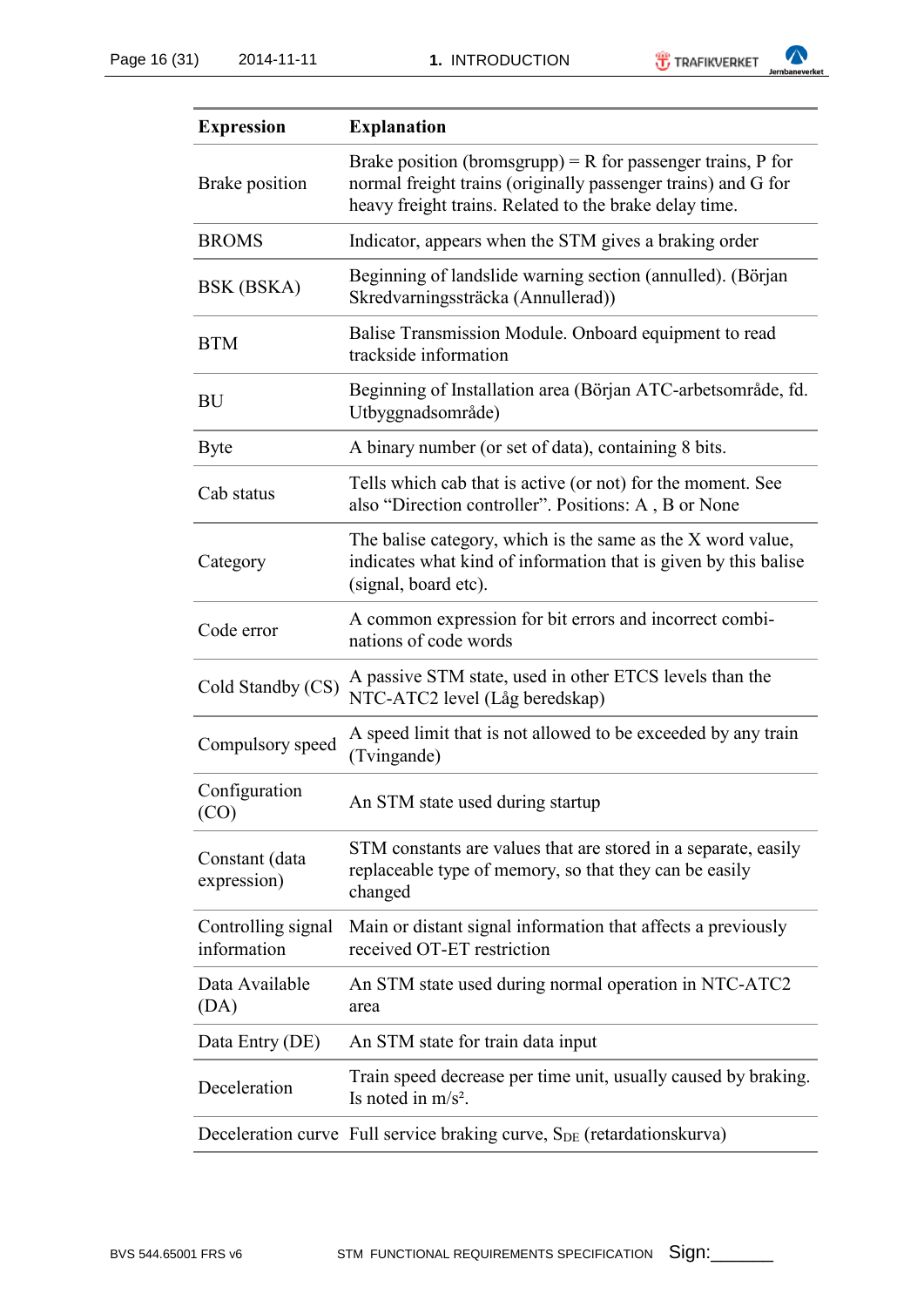$\sqrt{}$ ernbanever

| <b>Expression</b>                 | <b>Explanation</b>                                                                                                                   |
|-----------------------------------|--------------------------------------------------------------------------------------------------------------------------------------|
| <b>DMI</b>                        | Unified Driver Machine Interface unit. Indicator and control<br>panel for the ETCS system. Is placed at every desk (Förar-<br>panel) |
| Direction con-<br>troller         | A handle used by the driver to control the direction of<br>movement (positions Forward / Neutral / Reverse).                         |
| Direction of<br>movement          | A movement of the train, forwards or backwards                                                                                       |
| <b>DISTANCE BAR</b>               | Shows remaining target distance (avståndstermometer)                                                                                 |
| Distant signal                    | A balise group that transmits a distant signal message.                                                                              |
| $D_{REL}$                         | Release distance, the distance between the release and target<br>points                                                              |
| $D_{TARG}$                        | Target distance from a distant signal or a warning speed<br>board, or a target distance in a braking curve.                          |
| EBI (ETCS)                        | Emergency Brake Intervention (curve)                                                                                                 |
| Emergency brake<br>curve          | Curve $S_{EF}$ , located two seconds after the deceleration curve<br>$S_{DE}$ (nödbromskurva)                                        |
| Engine                            | Here: a vehicle equipped with ETCS and ATC2-STM                                                                                      |
| EP brake                          | Electro Pneumatic brake, an electrically controlled brake<br>system (EP-broms)                                                       |
| ET                                | Route dependent speed restriction category, primarily<br>intended for temporary speed restrictions (Extra Tvingande<br>nedsättning)  |
| <b>ETCS</b>                       | Here: The onboard European Train Control System<br>equipment, ERTMS/ETCS                                                             |
| ETCS max speed                    | ETCS max speed parameter of the train, $V_{ETCS}$ (Sth)                                                                              |
|                                   | Automatic train protection system with ETCS and STMs.<br>Consists of:                                                                |
| ETCS with ATC2- $-$<br><b>STM</b> | The Norwegian/Swedish onboard train protection<br>equipment, with $ETCS + ATC2-STM$ units.                                           |
|                                   | The track, equipped mainly by ATC-2 balises, but<br>eurobalises can also be used.                                                    |
| <b>ETG</b>                        | Route dependent speed restriction for a diverging route (Extra<br>Tvingande, Grenspår)                                               |
| <b>ETR</b>                        | Route dependent speed restriction for a straight route (Extra<br>Tvingande, Rakspår)                                                 |
| <b>ETxF</b>                       | Distant signal controlled ETx                                                                                                        |
|                                   |                                                                                                                                      |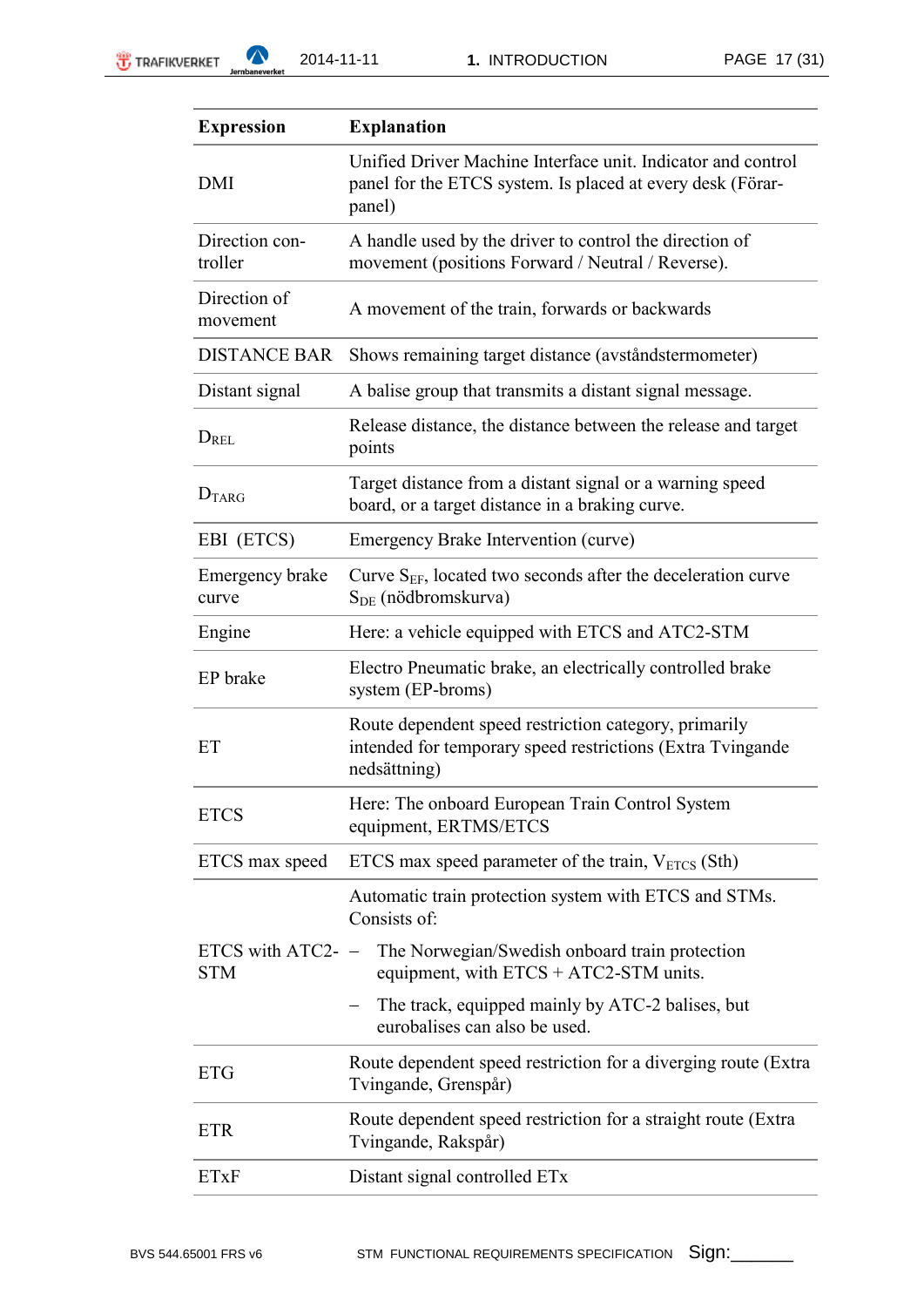| <b>Expression</b>         | <b>Explanation</b>                                                                                                                                                                                                                                                        |
|---------------------------|---------------------------------------------------------------------------------------------------------------------------------------------------------------------------------------------------------------------------------------------------------------------------|
| <b>ETxH</b>               | Main signal controlled ETx                                                                                                                                                                                                                                                |
| <b>Exceed level</b>       | Exceeding (överskridande) in percent of normally valid speed<br>restrictions in curves. May only be used by certain trains. See<br>"K1" and "K2".                                                                                                                         |
| Extension                 | Lengthening of target distance by an additional distance (also<br>called deferment). The extension distance is added to the<br>basic target distance (bortflyttning)                                                                                                      |
| <b>Extension</b> distance | The part of the target distance that is given by a P-balise<br>belonging to a signal group (bortflyttningsavstånd)                                                                                                                                                        |
| f <sub>2</sub> tone       | An audible signal that informs or warns the driver of changes                                                                                                                                                                                                             |
| Failure state (FA)        | STM state after system failure                                                                                                                                                                                                                                            |
| <b>FEL</b>                | This text starts flashing on the MAIN INDICATOR after<br>balise error with 80-supervision                                                                                                                                                                                 |
| Fixed braking<br>curve    | When a main signal is passed, the remaining target distance of<br>an extended Fsi braking curve is set equal to the extension<br>distance, with the main signal as starting point.                                                                                        |
| Flashing interval         | Interval B, in which the MAIN INDICATOR starts flashing<br>(blinkintervall) [4.9]                                                                                                                                                                                         |
| Fsi                       | Distant signal (försignal)                                                                                                                                                                                                                                                |
| FSK (FSKA)                | Warning board for landslide warning section (annulled).<br>(Försignal Skredvarning (annullerad))                                                                                                                                                                          |
| G                         | Speed restriction category, for areas with reduced supervision                                                                                                                                                                                                            |
| <b>GMD</b>                | Border to Partially equipped area (Gräns Mot Delvis utrustat<br>område)                                                                                                                                                                                                   |
| <b>GMO</b>                | Border to Non-equipped area (Gräns Mot Outrustat område).                                                                                                                                                                                                                 |
| <b>GR</b>                 | Track gradient in ‰.                                                                                                                                                                                                                                                      |
| <b>HALKA</b>              | Set by the driver to Off (high adhesion) or On (low adhesion).<br>Indicates whether the STM shall use full braking (Off) or soft<br>braking (On) in its braking curve calculation.                                                                                        |
| Hamming code              | Code that is made according to the theories of R.W.<br>Hamming. The code contains redundancy, so that an error in a<br>number of bit positions can be discovered. Single bit errors<br>can be corrected, but are almost never corrected by the STM,<br>by safety reasons. |
| Hamming distance          | The smallest number of bits that have to be changed in a code<br>word (belonging to a group of code words) so that a new,<br>valid code word is created (in the same group). Hamming<br>distance 4 is used for ATC-2 balises.                                             |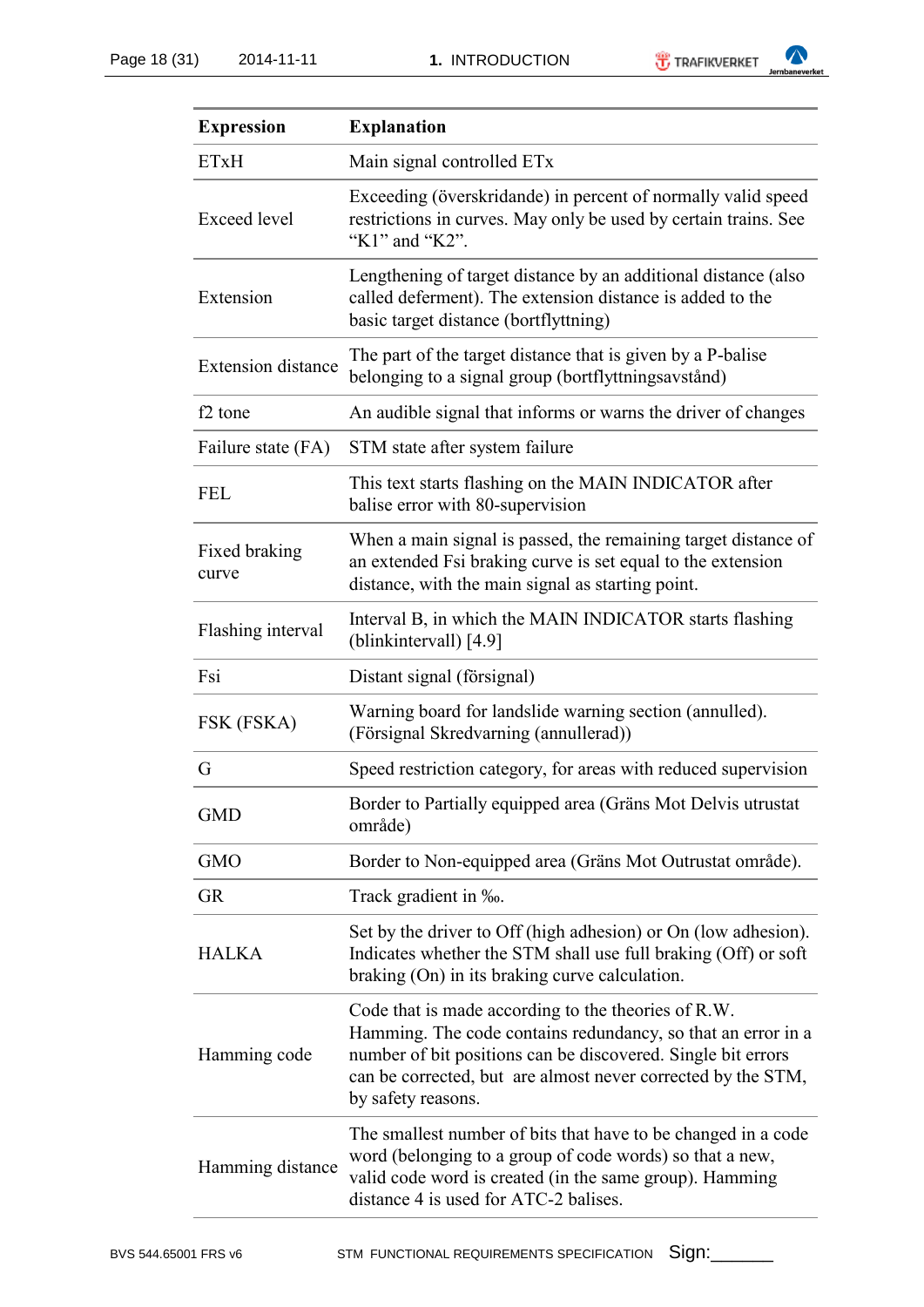$\sqrt{}$ 

| <b>Expression</b>          | <b>Explanation</b>                                                                                                                                                                                                    |
|----------------------------|-----------------------------------------------------------------------------------------------------------------------------------------------------------------------------------------------------------------------|
| Hot Standby (HS)           | An STM state in which the STM must be prepared to become<br>activated (Hög beredskap)                                                                                                                                 |
| Hsi                        | Main signal (HuvudSignal).                                                                                                                                                                                            |
| <b>HT</b>                  | Speed board balise group (HastighetsTavla).                                                                                                                                                                           |
| HT-T, HT-K1 etc            | Speed board balise group of category T, K1 etc                                                                                                                                                                        |
|                            | Button to control (finish or increase):                                                                                                                                                                               |
| HÖJNING                    | Semi-equipped restrictions.                                                                                                                                                                                           |
|                            | Start speeds and dark speeds.                                                                                                                                                                                         |
| Increased speed            | The new (increased) max speed that shall be supervised when<br>the train has reached an increase point, and also (in most<br>cases) passed this point by its whole length                                             |
| Indicator                  | Indicator on the DMI, shows a text or an icon                                                                                                                                                                         |
| Indication limit<br>(ETCS) | When this limit is reached, bar colours will change (yellow)                                                                                                                                                          |
| Information point          | Balise group                                                                                                                                                                                                          |
| Information tone           | A short f2 tone of 0.5 s duration                                                                                                                                                                                     |
| Installation area          | An area where the ATC-2 track layout is under construction.<br>The area is delimited by special balises $(BU + SU)$ that passi-<br>vates and activates the speed supervision of passing trains.<br>(ATC-arbetsområde) |
| Interval                   | Current braking curve interval A, Ab, Bf, B, C, D, E or F<br>according to the specified rules and speed limits (intervall)<br>[4.9]                                                                                   |
| Interval, computed         | Computed braking curve interval A, Bf, B, C, D, E or F, all<br>the way down to the target speed [4.9]                                                                                                                 |
| Interval, physical         | Physical braking curve interval A, Bf, B, C, D, E or F, down<br>to the respective speed limit [4.9]                                                                                                                   |
| K1                         | Curve 1 category, restriction at a normal curve. May be<br>exceeded according to the train parameter K1                                                                                                               |
| K <sub>2</sub>             | Curve 2 category, restriction at a curve with an unusual entry<br>curve. May be exceeded according to the train parameter K2                                                                                          |
| Leading engine             | Here: The first vehicle of a train, where the driver is                                                                                                                                                               |
| Level                      | ETCS operation level (area), can be $0, 1, 2, 3$ or NTC                                                                                                                                                               |
| Linking                    | A function to ensure the presence of expected signal or board<br>balise groups. If a group is missing, balise error will occur                                                                                        |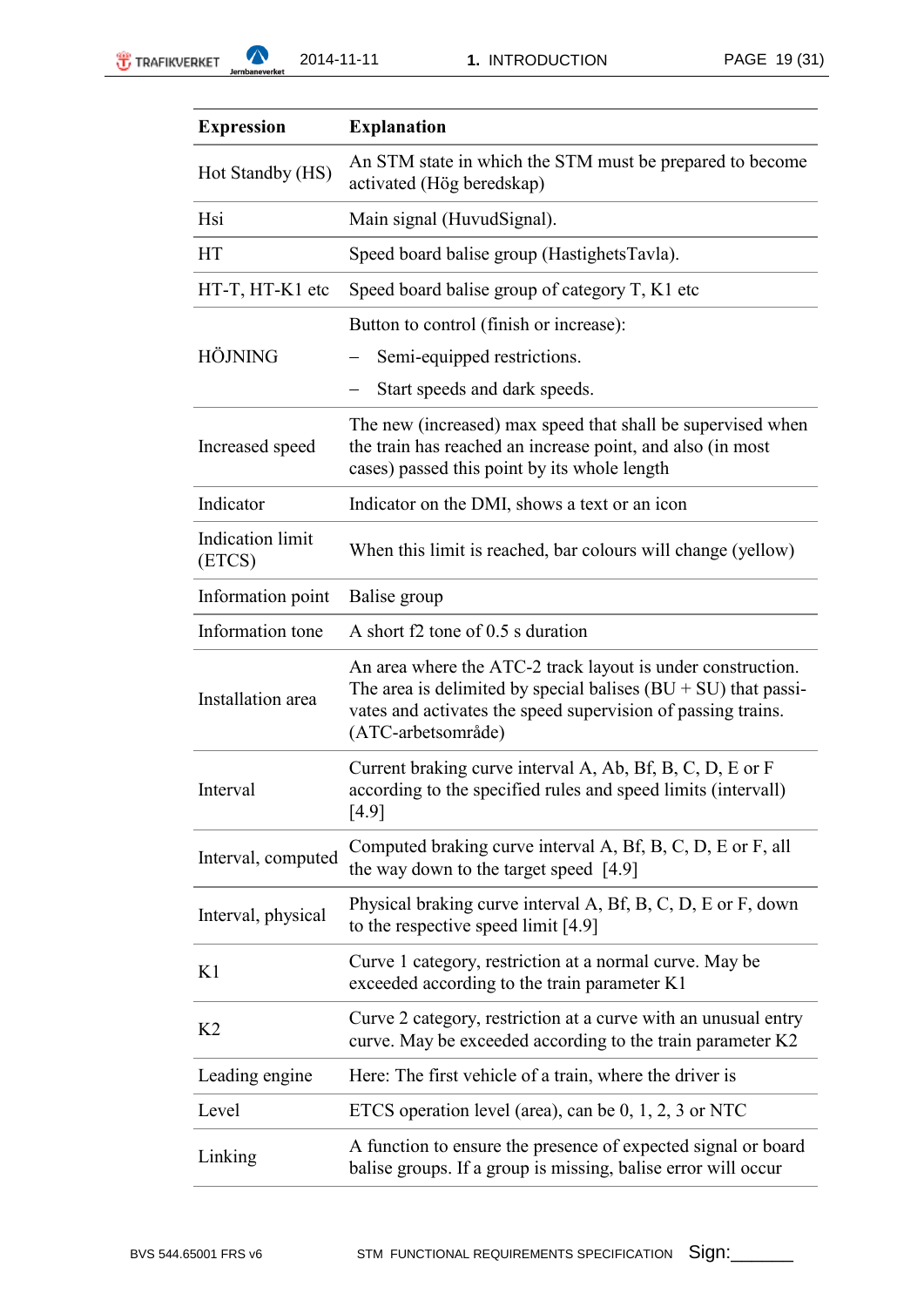| Distance from a balise group to another point, before which a<br>new balise group is expected                                                                                                                                                                            |
|--------------------------------------------------------------------------------------------------------------------------------------------------------------------------------------------------------------------------------------------------------------------------|
| Balise group with signal distance information update. Is nor-<br>mally fixed coded. Both AY and AZ are $14$ (= no main or<br>distant signal information)                                                                                                                 |
| A replaceable piece of memory which tells the STM what<br>kind of train this is (ID-plugg)                                                                                                                                                                               |
| A locked braking curve (OT-ET or extended Fsi) can not be<br>updated by a repeater anymore                                                                                                                                                                               |
| Button to release an STM braking                                                                                                                                                                                                                                         |
| Marker. Also written (M).                                                                                                                                                                                                                                                |
| Digital indicator for display of max speed or target speed (H-<br>indikator)                                                                                                                                                                                             |
| Balise group giving a main signal message                                                                                                                                                                                                                                |
| A non-coded balise.                                                                                                                                                                                                                                                      |
| See "Maximum permitted speed"                                                                                                                                                                                                                                            |
| An arc-shaped indication that shows the max speed on the<br>speed dial. (Also called Permitted speed bar), (Takhastighets-<br>båge)                                                                                                                                      |
| The valid, general permitted train speed (gällande takhastig-<br>het), depending on the max speed of the train, the track con-<br>dition (speed boards), switchpoint positions (signals), and<br>similar. May be increased according to a K1 or K2 exceed<br>level [4.5] |
| Some sort of computer memory, that may contain data                                                                                                                                                                                                                      |
| Balise group, where the A-balise is of category 5. (Does not<br>necessarily mean that there really is a physical board too.)<br>May inform about speed restrictions, landslide warning, signal<br>speed increase, borders etc.                                           |
| ETCS operation mode, here: usually STM National                                                                                                                                                                                                                          |
| ETCS' Most Restrictive Speed Profile. A description of the<br>most restrictive speed restrictions that the train shall obey on<br>every section of track. Can be used to update the planning<br>area                                                                     |
| Information given from ERTMS trackside, such as certain<br>speed and time limits that are obeyed by the ETCS. Not used<br>with a national STM                                                                                                                            |
|                                                                                                                                                                                                                                                                          |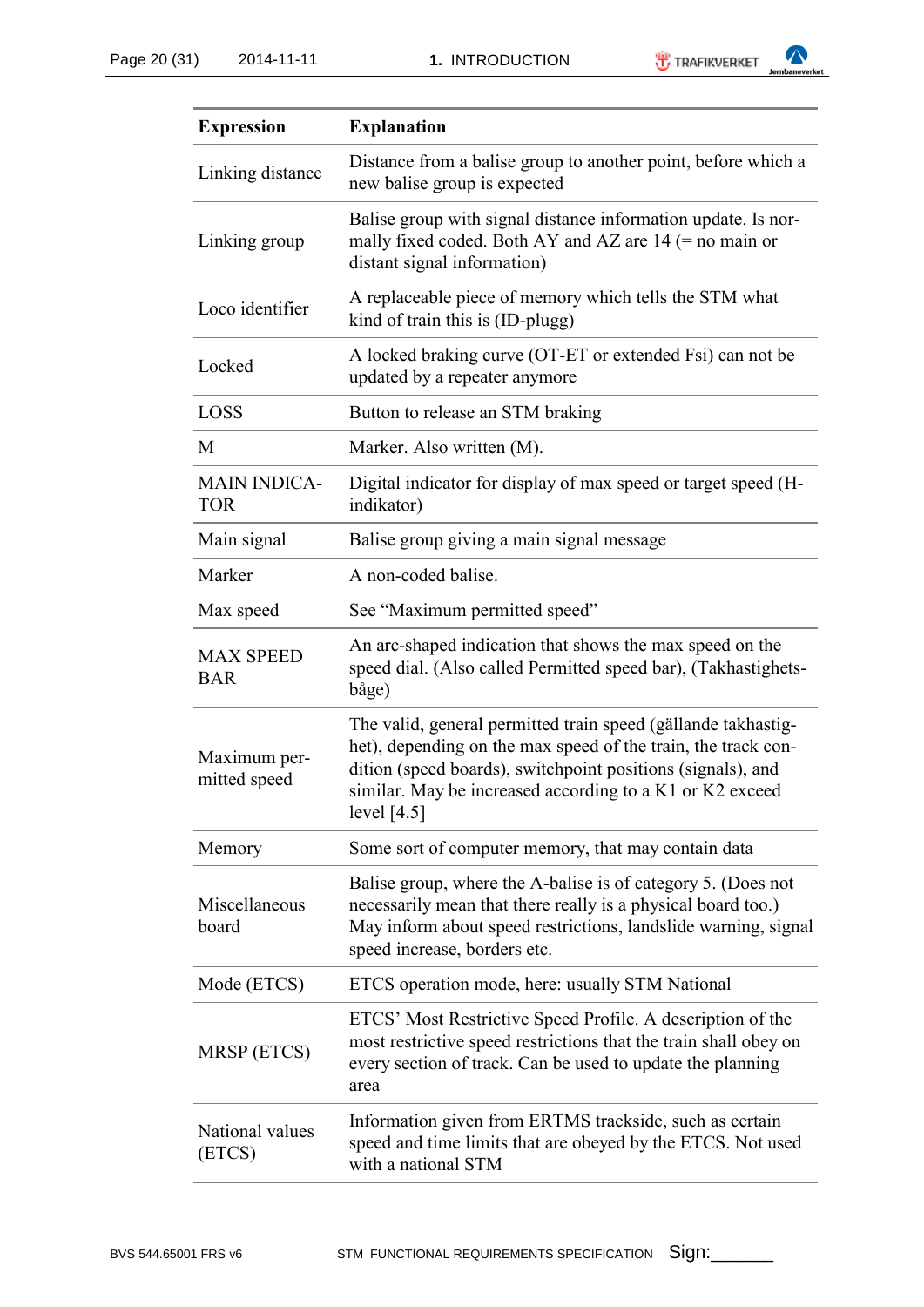$\sqrt{}$ 

| <b>Expression</b>                 | <b>Explanation</b>                                                                                                                                                                                                                             |
|-----------------------------------|------------------------------------------------------------------------------------------------------------------------------------------------------------------------------------------------------------------------------------------------|
| N-balise                          | Signal number balise, AX=12 (signalnummerbalis). Has no<br>function for the STM except for identification of warning<br>board repeaters                                                                                                        |
| <b>NTC</b>                        | National Train Control                                                                                                                                                                                                                         |
| Odo Nom (ETCS)                    | The nominal ETCS odometer. Used by the STM to find out<br>when a certain point is reached                                                                                                                                                      |
| Odometer (ETCS)                   | The never-stopping distance counter, received from the<br>ETCS. Contains min, max and nominal values. Only the<br>nominal value Odo_Nom is used by the STM                                                                                     |
| <b>OT</b>                         | Warning board balise group for a speed restriction or a level<br>crossing (V1V3) or landslide protection (SK) (Orienterings-<br>Tavla).                                                                                                        |
| <b>OTG</b>                        | Warning board balise group for a coming border group, see<br>also " $V_{\text{OTG}}$ " (Orienteringstavla för Gränsbalis)                                                                                                                      |
| Opposite direction                | Expression used for balise groups that are intended for the<br>opposite direction of movement (motriktade)                                                                                                                                     |
| Overspeed                         | When the train runs too fast, and its speed exceeds the<br>maximum permitted speed (överhastighet).                                                                                                                                            |
| P-balise                          | A prefix balise, placed before the A-balise when used. Gives<br>distant signal extension distance, or OT/HT detailed<br>restriction category (prefixbalis).                                                                                    |
| P-extension                       | Extension of target point from a distant signal (usually Expect<br>Stop) past one or more main signals, so that the total target<br>distance covers several block sections (P-bortflyttning)                                                   |
| Permitted curve                   | A curve that defines the indicated, descending max speed<br>during deceleration supervision. Located inside interval B.<br>Does not affect the supervision                                                                                     |
| $P_{\text{FULL}}$                 | Cylinder pressure when full service braking is applied                                                                                                                                                                                         |
| $P_{INT}$                         | The internal representation of brake feedback [5.2]                                                                                                                                                                                            |
| Point of preset<br>speed increase | Speed increase at a switchpoint. The main signal speed $V_{HSI}$ is<br>increased at a point where there are no balises, but which is<br>aimed at by a preceding, combined signal. See also "Preset"<br>speed increase" (utpekad höjningspunkt) |
| Power Off (NP)                    | An STM state that applies when the power is turned off<br>(Avstängd)                                                                                                                                                                           |
| Power On (PO)                     | An STM state that applies when the power is turned on<br>(Påslagen)                                                                                                                                                                            |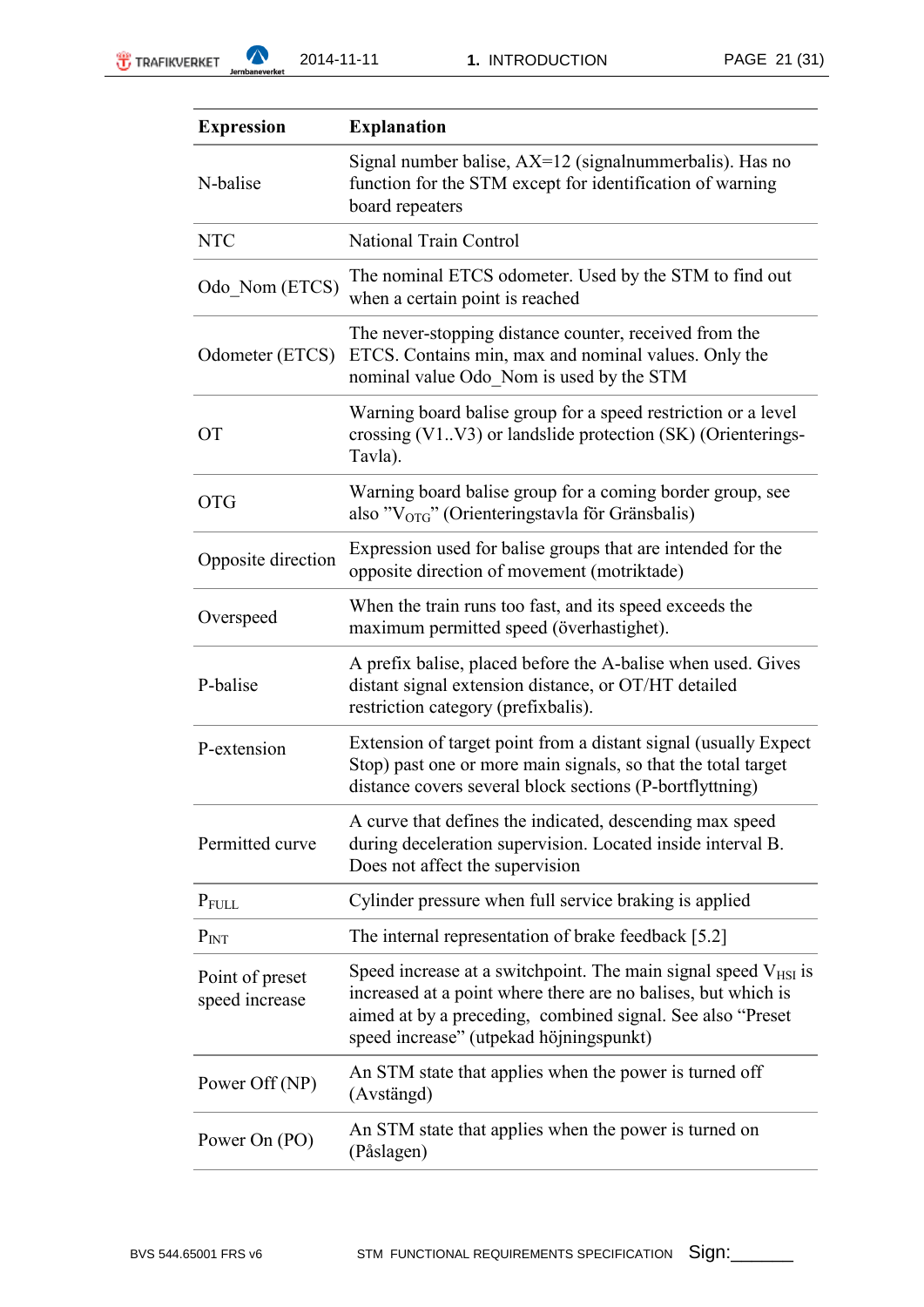| <b>Expression</b>            | <b>Explanation</b>                                                                                                                                                                                                     |
|------------------------------|------------------------------------------------------------------------------------------------------------------------------------------------------------------------------------------------------------------------|
| PRE INDICATOR                | Digital indicator for early display of target speed (F-<br>indikator)                                                                                                                                                  |
| Pre-flashing inter-<br>val   | Interval Bf, in which the PRE INDICATOR starts flashing<br>(förblinkintervall) [4.9]                                                                                                                                   |
| Prefix balise                | P-balise with extension distance or PT code                                                                                                                                                                            |
| Present direction            | Expression used for balise groups that are intended for the<br>train's current direction of movement (medriktade).                                                                                                     |
| Preset speed<br>increase     | A coming, "distant-signalled" speed increase, received from a<br>combined signal group. See also "Point of preset speed<br>increase" (utpekad höjning)                                                                 |
| <b>PT</b>                    | Train dependent speed category, uses prefix balise $P(8)$ . There<br>are nine sub-categories, octally written as 000777 [Tables]<br>$PT.1-4]$                                                                          |
| <b>PTNA</b>                  | Annulment of restriction with prefix balise (OT or HT)                                                                                                                                                                 |
| Record                       | A collection of data variables, belonging to a certain item (e.g.<br>a braking curve)                                                                                                                                  |
| Redundancy                   | Doubling of units or information for safety or reliability<br>reasons.                                                                                                                                                 |
| Reference location<br>(ETCS) | Examples: the saved nominal odometer value (Odo Nom) for<br>the A-balise of a present-directed distant signal or warning<br>board group                                                                                |
| Register                     | An old-fashioned expression for a data variable, that may<br>contain a speed or distance value, for example                                                                                                            |
|                              | "Release distance" after passing a distant signal at Expect<br>Stop:                                                                                                                                                   |
| Release distance             | Overlap: Before the train has stopped, this is a time<br>limited protection distance.                                                                                                                                  |
|                              | Distance to DP: After the train has stopped, this is the<br>distance left to the danger point (DP).                                                                                                                    |
| Release group                | A balise group that updates the distant signal release speed                                                                                                                                                           |
| Release point                | The release speed is supervised as a max speed from this<br>point. Used in deceleration supervision of an Expect Stop<br>braking curve from a distant signal or warning board.<br>(Knäpunkt (Fsi) / Ö-punkt (OTV/FSK)) |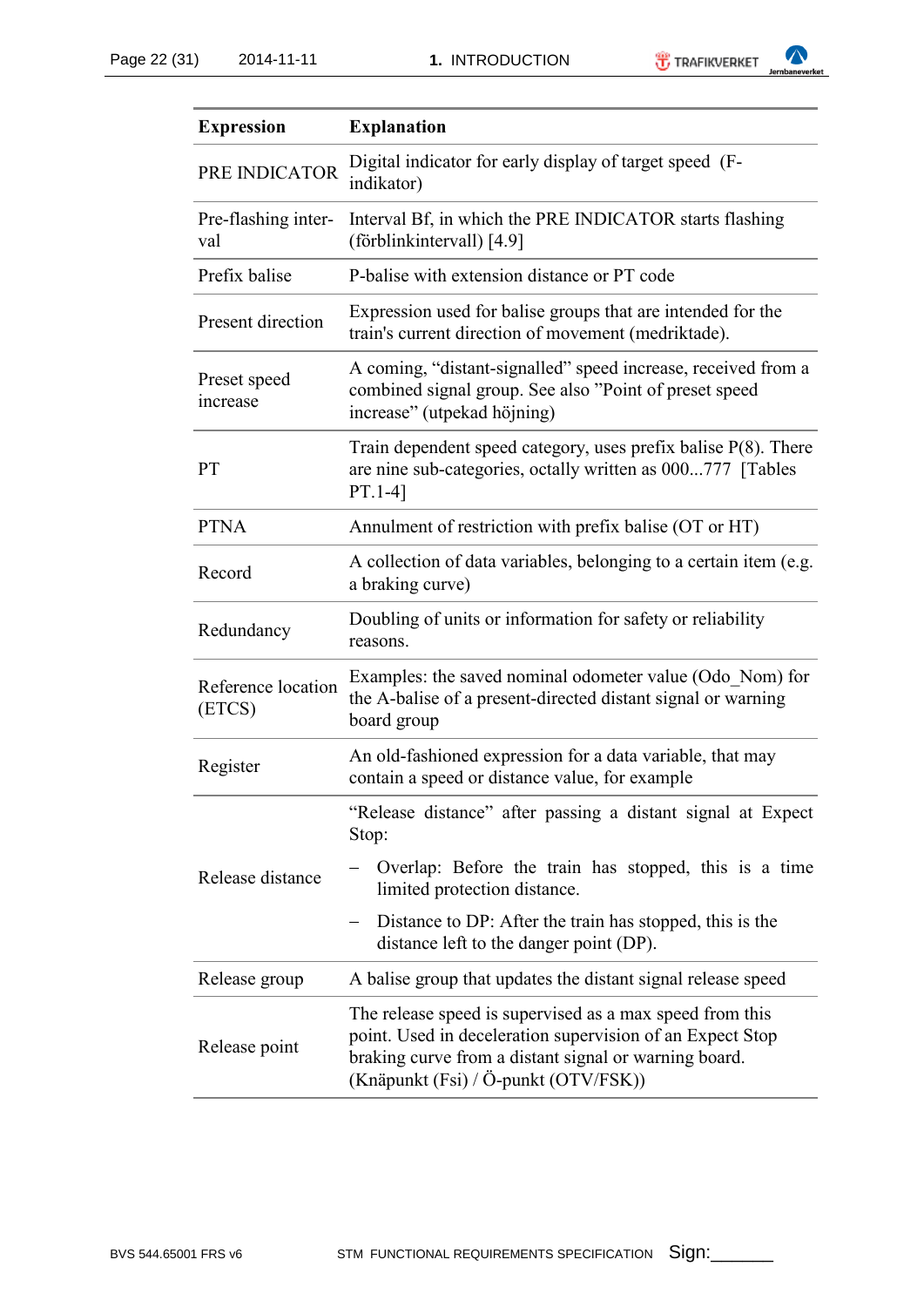$\bigwedge$ 

| <b>Expression</b>                   | <b>Explanation</b>                                                                                                                                                                                                                                                                        |
|-------------------------------------|-------------------------------------------------------------------------------------------------------------------------------------------------------------------------------------------------------------------------------------------------------------------------------------------|
| Release speed                       | Speed at which the deceleration supervision ceases. Used only<br>when the target speed is Expect Stop from a distant signal or<br>warning board (level crossing or landslide protection).<br>Usually 10 or 40 km/h. (Frisläppningshastighet (Fsi) / Över-<br>vakningshastighet (OTV/FSK)) |
| <b>RELEASE</b><br><b>SPEED BAR</b>  | Analog arc-shaped indicator for display of release speed on<br>the speed dial (frisläppningsbåge)                                                                                                                                                                                         |
| Repeater distant<br>signal          | A distant signal balise group that updates an existing distant<br>signal braking curve                                                                                                                                                                                                    |
| Repeater warning<br>board           | Warning board balise group that uppdates an existing warning<br>board braking curve                                                                                                                                                                                                       |
| Resting (cab)                       | A condition where the equipment is completely passive, and<br>there is no supervision, balise reading or display. Only certain<br>internal system functions are checked. Caused by cab de-<br>activation [4.3.13]                                                                         |
| Restriction                         | A section where the permitted speed is reduced, compared to<br>the surrounding line.                                                                                                                                                                                                      |
| Reversing                           | A movement opposite to the established travel direction.                                                                                                                                                                                                                                  |
| Rfsi                                | Repeater distant signal                                                                                                                                                                                                                                                                   |
| $S_0 - S_1$                         | Secondary control outputs for future use, external functions in<br>the train. Given by special balise codes in miscellaneous<br>boards (sekundära styrutgångar)                                                                                                                           |
| S-balise                            | Balise, in which one or more words can be controlled<br>externally (styrbar balis)                                                                                                                                                                                                        |
| Semi-equipped<br>restriction        | Speed restriction with balises only at the warning board<br>(halvutrustad nedsättning, "knapptryckare").                                                                                                                                                                                  |
| SBI (ETCS)                          | Service Brake Intervention                                                                                                                                                                                                                                                                |
| Service brake<br>intervention curve | During deceleration supervision: a curve $SCD$ that precedes the<br>deceleration curve. Tells where full service braking shall be<br>initiated (insatskurva för driftbroms).                                                                                                              |
| <b>SET</b>                          | End of ET restriction. Terminates a restriction that started at<br>HT-ET. (Slut på ET-nedsättning)                                                                                                                                                                                        |
| SH group                            | A miscellaneous board that increases the valid main signal<br>speed and adjusts the target distance of the current distant<br>signal braking curve at the same time                                                                                                                       |
| <b>SIG</b>                          | Main signal information (can be erased at balise error)                                                                                                                                                                                                                                   |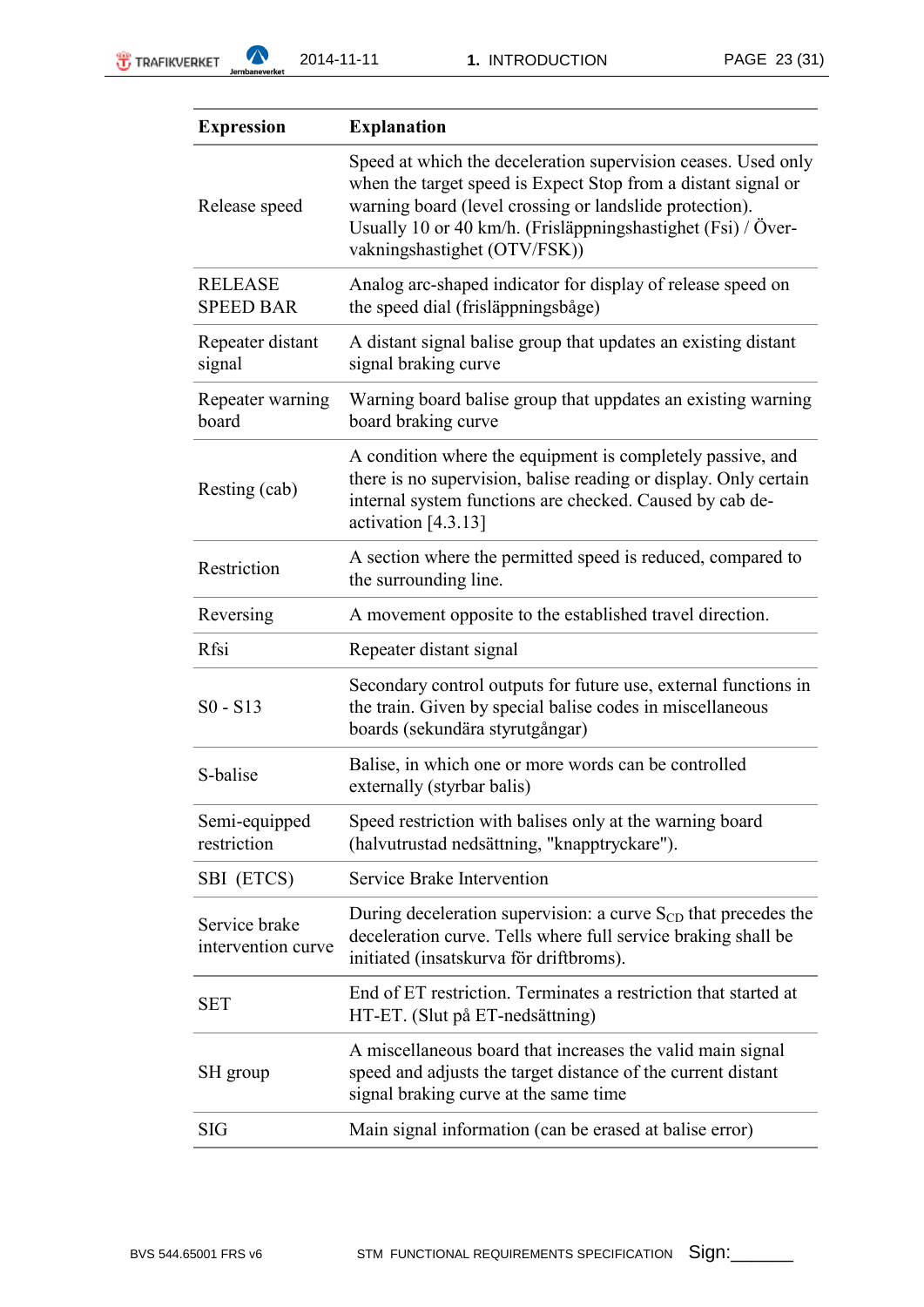**TRAFIKVEI** 

| ERKET |                       |  |
|-------|-----------------------|--|
|       | <b>Jernhaneverket</b> |  |

| <b>Expression</b>                 | <b>Explanation</b>                                                                                                                                                                                                                                |
|-----------------------------------|---------------------------------------------------------------------------------------------------------------------------------------------------------------------------------------------------------------------------------------------------|
| Signal aspect                     | What the physical signal shows (Stop, Proceed etc), which<br>corresponds to the information given by the signal balise<br>group                                                                                                                   |
| Signal number                     | Identity of a passed signal, SH group or warning board. The<br>signal number is transmitted in an extra balise of category 12<br>and is encoded in $H(16,11)$ . Reserve function (radio), but in-<br>fluences the way a warning board is repeated |
| <b>SK</b>                         | Landslide protection speed category (SKred)                                                                                                                                                                                                       |
| <b>SK1 - SK2</b>                  | End of curve restriction (Slut på Kurvbetingad nedsättning).                                                                                                                                                                                      |
| Soft braking curve                | A braking curve computed for low adhesion, when the driver<br>has selected HALKA (mjuk övervakning)                                                                                                                                               |
| Speed bars                        | Analog, coloured arc-shaped bars that displays speed in-<br>formation on the speed dial of the DMI: MAX SPEED BAR<br>+ TARGET SPEED BAR + RELEASE SPEED BAR<br>(takhastighetsbåge + målhastighetsbåge + frisläppningsbåge)                        |
| Speed board                       | Balise group with a message related to a real or a fictitious<br>speed board, or to a level crossing or landslide protection                                                                                                                      |
| Speed dial                        | A circle-formed indicator on which analog speeds can be dis-<br>played on the DMI (hastighetsmätare)                                                                                                                                              |
| Speed indicators                  | Digital speed indicators on the DMI: PRE INDICATOR $+$<br>MAIN INDICATOR (för- och huvudindikator)                                                                                                                                                |
| Speed pointer                     | Shows current train speed on the speed dial of the DMI<br>(hastighetsvisare)                                                                                                                                                                      |
| <b>SPTS</b>                       | Selective end of PT-restriction (only HT). (Selektivt slut på<br>PT-nedsättning).                                                                                                                                                                 |
| <b>SPTT</b>                       | End of all PT-restrictions (Slut på alla PT-nedsättningar).                                                                                                                                                                                       |
| <b>SSK</b>                        | End of landslide warning restriction (Slut på SKred-<br>varningssträcka.)                                                                                                                                                                         |
| SSP (ETCS)                        | Static Speed Profile (which may affect the Planning area)                                                                                                                                                                                         |
| <b>Start of Mission</b><br>(ETCS) | A procedure which makes the ETCS system (and its STM's)<br>ready to go                                                                                                                                                                            |
| Startup                           | A procedure which makes the STM ready to go                                                                                                                                                                                                       |
| <b>State</b>                      | STM operational state (driftläge)                                                                                                                                                                                                                 |
| Sth                               | A Swedish abbreviation related to the general max speed of<br>the train, Största tillåtna hastighet                                                                                                                                               |
| <b>STM</b>                        | Specific Transmission Module. Here: the ATC2-STM unit<br>that supervises speed and communicates with the ETCS                                                                                                                                     |
|                                   |                                                                                                                                                                                                                                                   |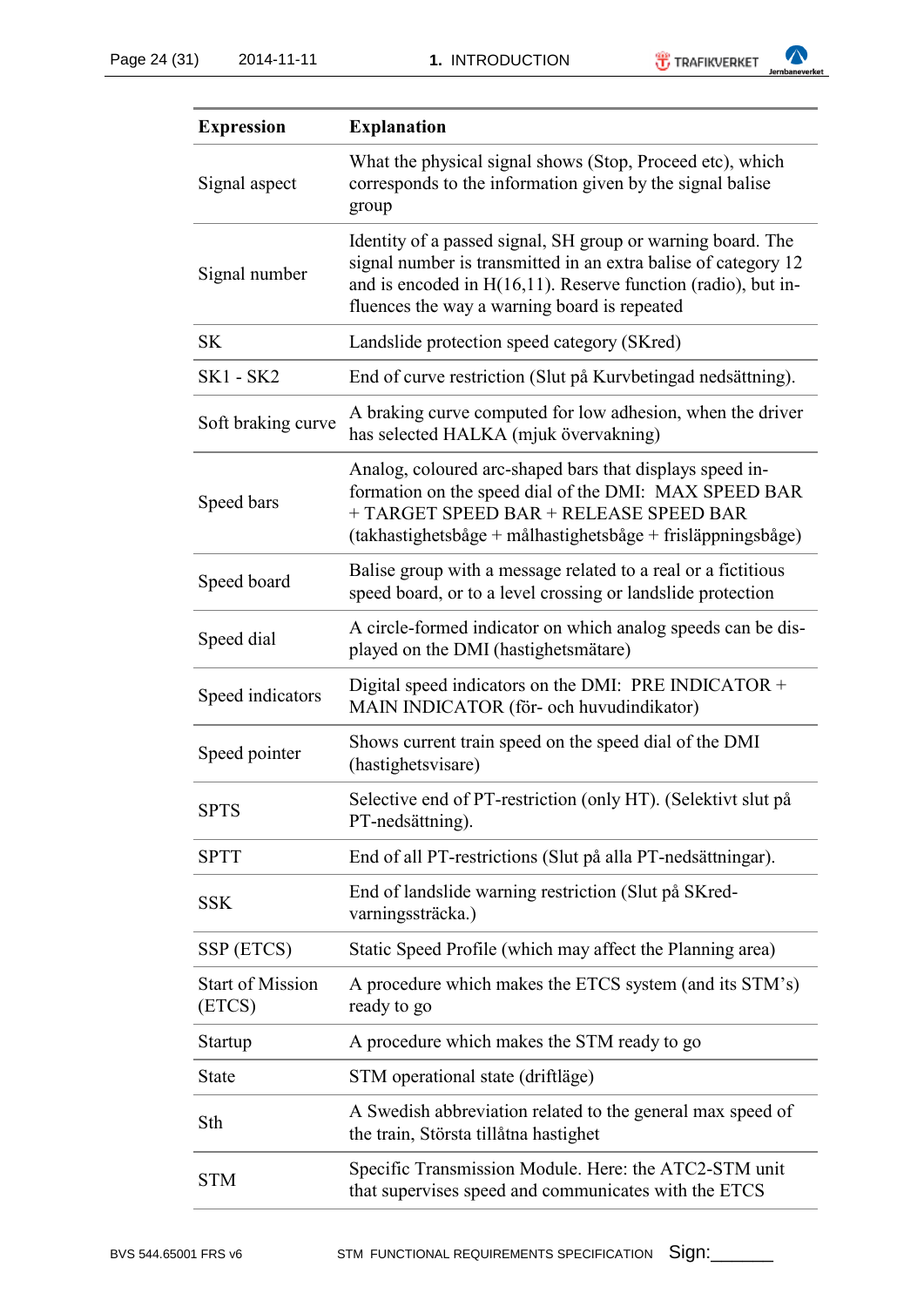$\sqrt{}$ **ernbanever** 

| <b>Expression</b>                 | <b>Explanation</b>                                                                                                                                                                                          |
|-----------------------------------|-------------------------------------------------------------------------------------------------------------------------------------------------------------------------------------------------------------|
| STM brake                         | Brake order from the ATC2-STM onboard equipment                                                                                                                                                             |
| STM failure                       | Operational disturbance in the on-board ATC2-STM system                                                                                                                                                     |
| STM max speed                     | An STM max speed parameter, $V_{STM}$ , which depends on<br>block length and braking characteristics of the train. Can be<br>changed during the mission. See also "ETCS max speed".                         |
| <b>SU</b>                         | End of Installation area (Slut ATC-arbetsområde /<br>Utbyggnadsområde).                                                                                                                                     |
| SV1 - SV3                         | End of level crossing restriction (Slut på nedsättning vid<br>Vägkorsning).                                                                                                                                 |
| Synchronization                   | Method to indentify the beginning and end of a message in a<br>serial data flow                                                                                                                             |
| T                                 | Line speed category, a compulsory max speed (Tvingande).                                                                                                                                                    |
| Target distance                   | Distance to the target point of a braking curve (or to the point<br>of preset speed increase). Consists of a basic target distance<br>but is sometimes prolonged by an extension distance (mål-<br>avstånd) |
| Target point                      | The point where the target speed of a braking curve is chan-<br>ged to a max speed and supervised as such (målpunkt). Ex-<br>ception: after Expect Stop, the release speed will be used.                    |
| Target speed                      | The speed to which the train shall slow down after braking.<br>Can be given at distant signals and warning boards. May be<br>increased according to a K1 or K2 exceed level (målhastighet)                  |
| <b>TARGET SPEED</b><br><b>BAR</b> | Analog arc-shaped indicator which shows coming restrictions<br>on the DMI (målhastighetsbåge)                                                                                                               |
| Target window                     | A distance that covers the target point with 80120 % of the<br>OT target distance aiming at this point. Lowest value $\pm 12$ m<br>(målpunktsfönster)                                                       |
| <b>TBD</b>                        | To Be Defined                                                                                                                                                                                               |
| Telegram                          | Consists of a by the onboard equipment received message<br>(data bits) plus a synchronization word.                                                                                                         |
| Termination                       | Of a braking curve: when the braking curve is erased<br>a)                                                                                                                                                  |
|                                   | b) Of a restriction: when the restriction is erased.                                                                                                                                                        |
| Train                             | One or more trackborne vehicles, where at least the leading<br>one (the engine) is equipped with ETCS and STM units                                                                                         |
| Train data                        | Information about the train, entered by the driver (or preset in<br>some type of computer memory)                                                                                                           |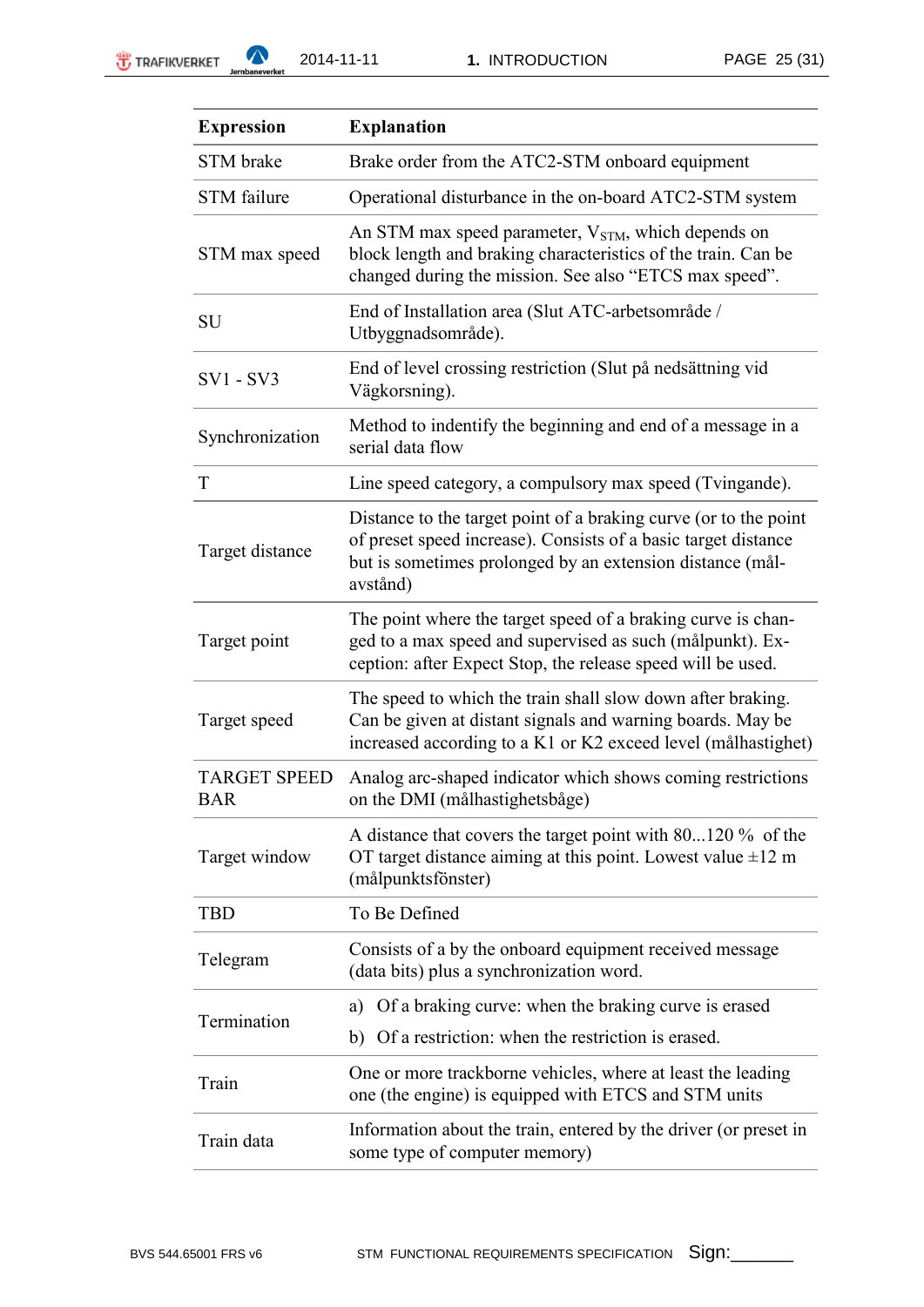| <b>Expression</b>        | <b>Explanation</b>                                                                                                                                                        |
|--------------------------|---------------------------------------------------------------------------------------------------------------------------------------------------------------------------|
| Train data input         | When the train data is entered to the onboard system by the<br>driver                                                                                                     |
| Train length<br>(ETCS)   | The length of the train. Belongs to ETCS train data.                                                                                                                      |
| Train length delay       | A function which holds back a speed increase until the whole<br>train has passed the end of a speed restriction.                                                          |
| Train parameters         | See "Train data"                                                                                                                                                          |
| <b>Travel direction</b>  | A defined direction of movement, usually the one that the<br>train shall have to its destination.                                                                         |
| $\rm V_{DARK}$           | Max speed used in "dark" areas where there is none or limited<br>display, such as Non-equipped area                                                                       |
| V <sub>FSI</sub>         | Distant signal speed from a signal balise group (försignal-<br>hastighet)                                                                                                 |
| $V_{HSI}$                | Main signal speed from a signal, SH or speed board group<br>(huvudsignalhastighet)                                                                                        |
| $\rm V_{HT}$             | Maximum speed from a speed board balise group                                                                                                                             |
| $V_{MAX}$                | Maximum permitted speed in general (gällande takhastighet),<br>see also "Max speed"                                                                                       |
| $\rm V_{OTG}$            | Target speed or max speed given by an OTG balise. Is<br>changed from target to max speed when a border balise group<br>is passed.                                         |
| $\rm V_{REL}$            | Release speed (frisläppningshastighet / Ö-hastighet)                                                                                                                      |
| $\rm V_{REVERSE}$        | Max speed limit which applies while the train is reversing                                                                                                                |
| $\rm{V}_{SEMI}$          | Max speed for a semi-equipped speed restriction                                                                                                                           |
| $\rm{V}_{\rm{STAT}}$     | Speed limit used after Start of Mission                                                                                                                                   |
| $\rm{V}_{\rm{STH}}$      | Maximum permitted speed of the train. Is entered as train<br>data. This refers to the STM max speed. $\left( \text{Sth} = \text{Största} \right)$<br>Tillåtna Hastighet). |
| $\rm V_{TARG}$           | Target speed from distant signal or warning board or in a<br>braking curve (målhastighet)                                                                                 |
| $V_{\text{TRAN}}$ (ETCS) | The current train or vehicle speed, computed by the ETCS                                                                                                                  |
| $V1 - V3$                | Level crossing speed categories. Supervision for faulty level<br>crossings                                                                                                |
| Warning board            | A balise group that gives a message for a real or a fictitious<br>warning speed board, or for a level crossing or land slide pro-<br>tection                              |
|                          |                                                                                                                                                                           |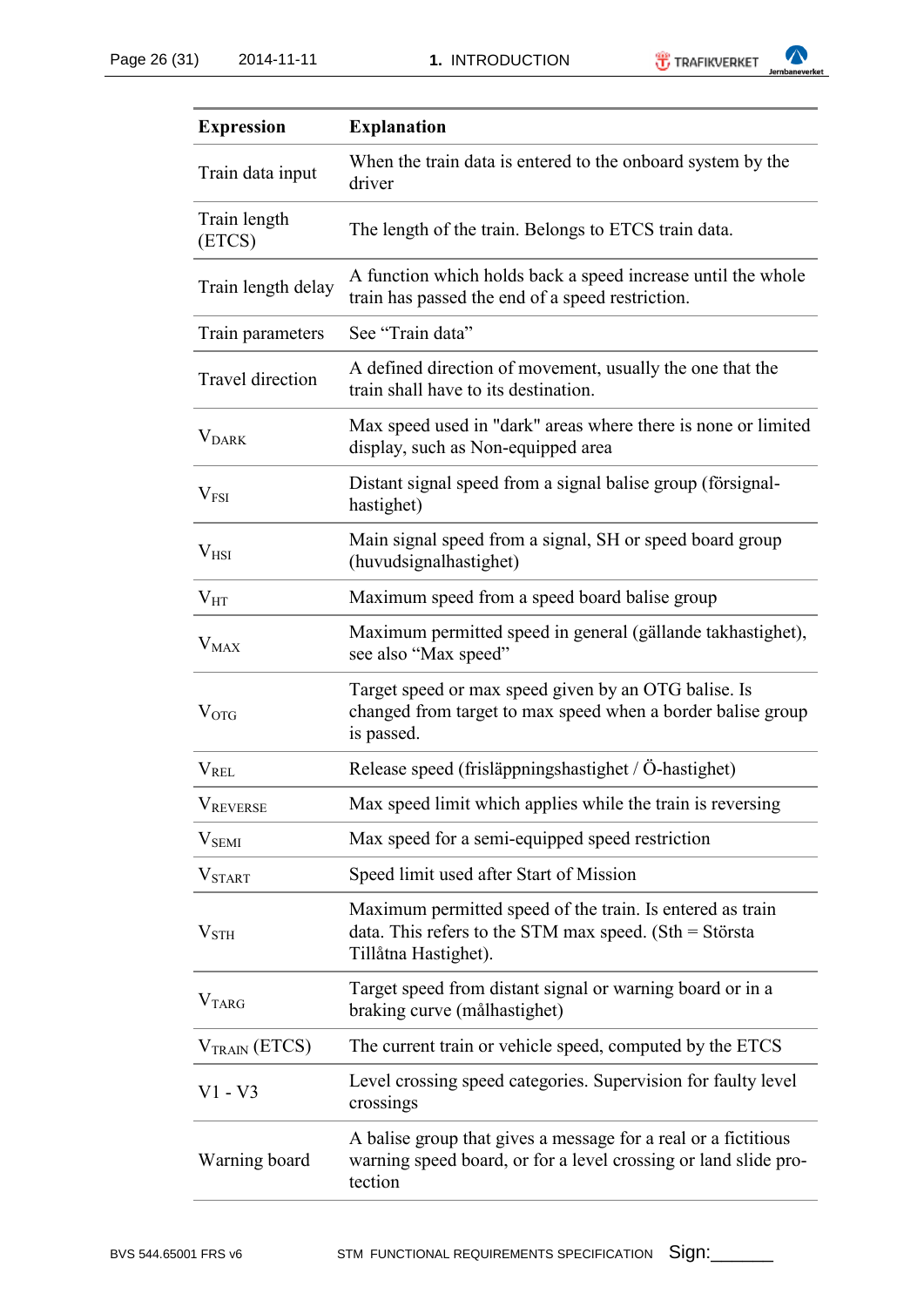$\curvearrowright$ 

| <b>Expression</b>       | <b>Explanation</b>                                                                   |
|-------------------------|--------------------------------------------------------------------------------------|
| Warning limit<br>(ETCS) | When this limit is reached, bar colours will change to a<br>warning colour (orange). |
| Warning tone            | A short $f2$ tone of 0.3 s duration                                                  |
| YZ word                 | The Y and Z balise words used together as one 16-bit word                            |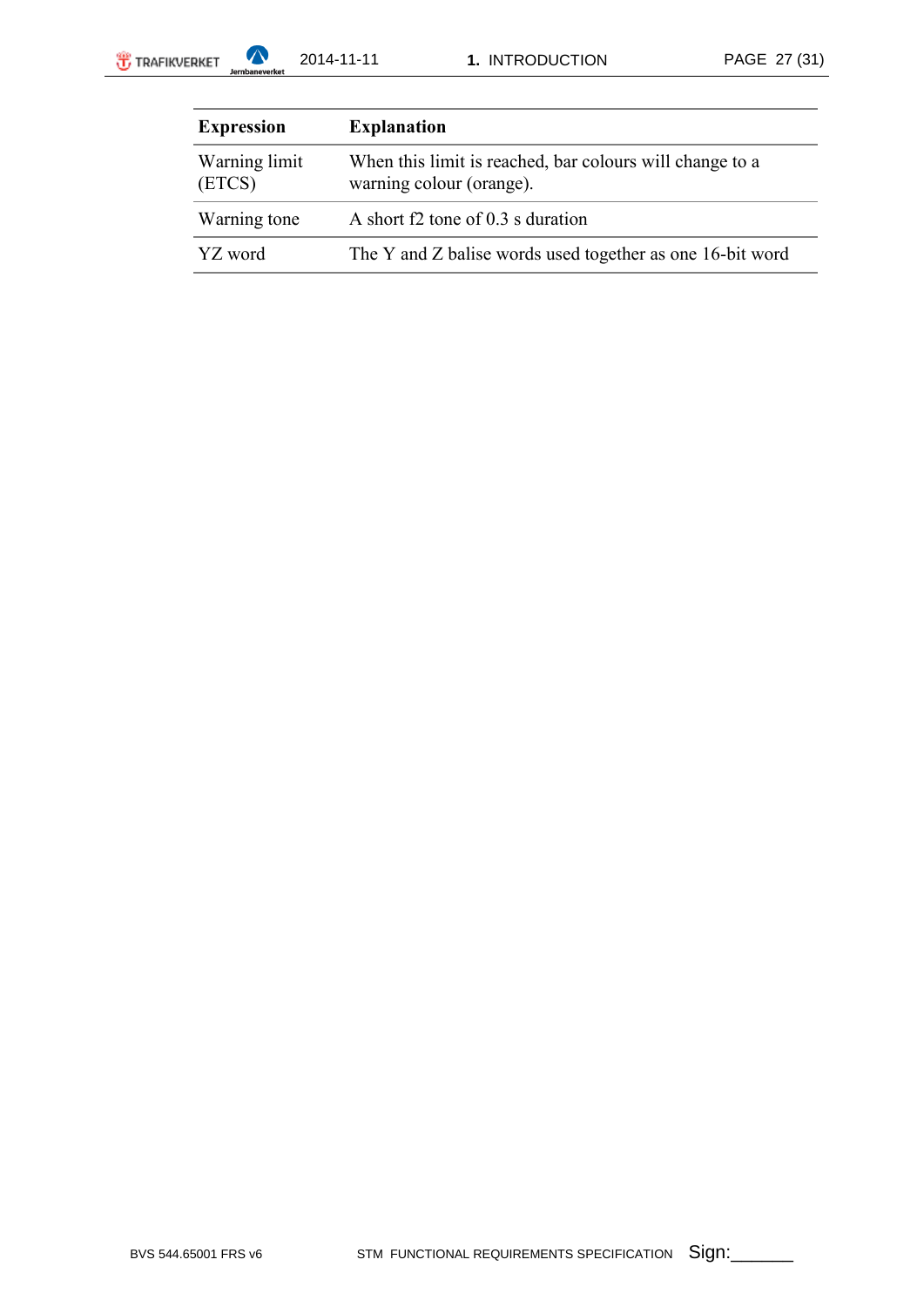V)

(blank)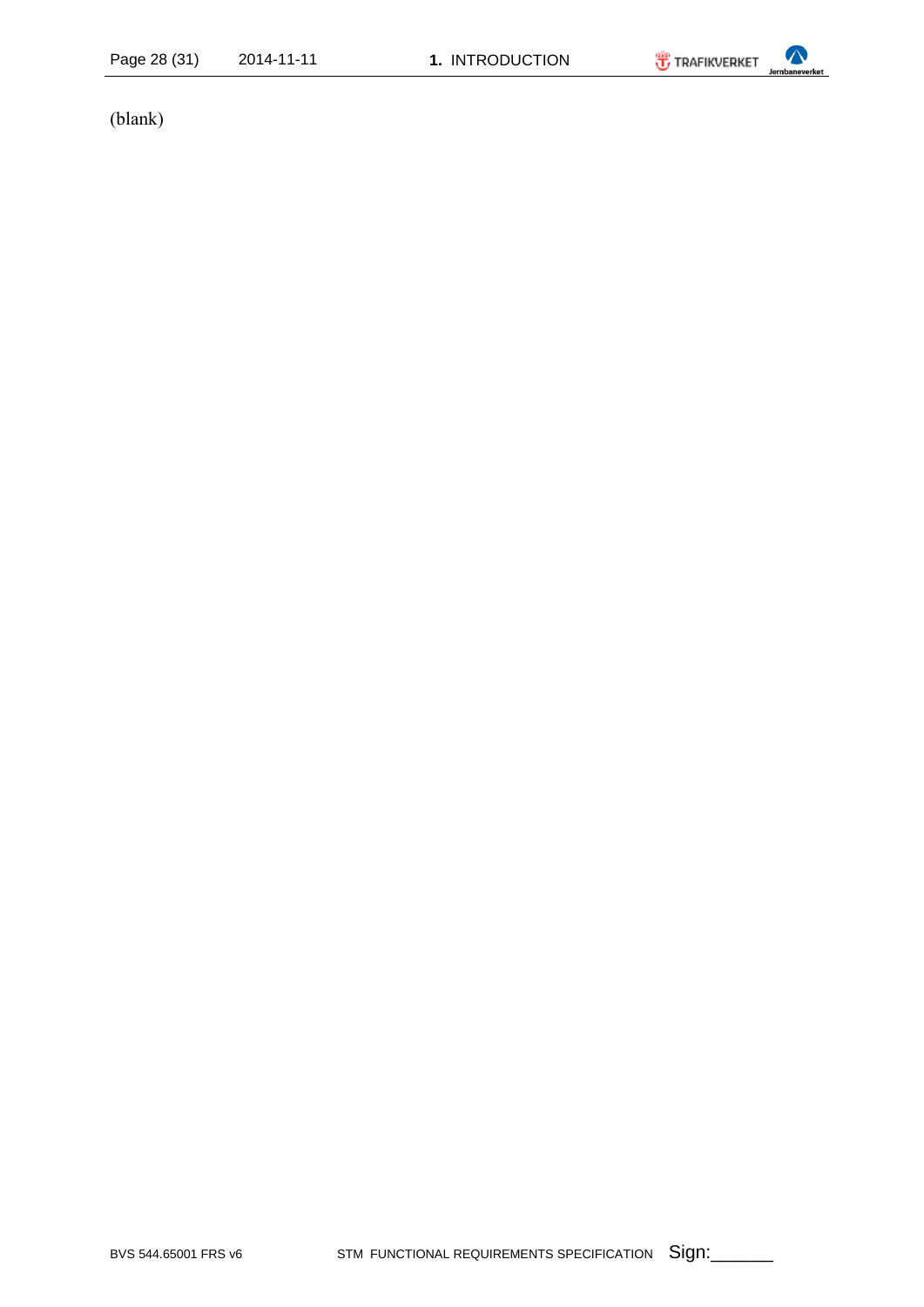# <span id="page-28-0"></span>**1.3 NATIONAL STM**

Major changes that were introduced when the former european ATC2-STM was changed to a national ATC2-STM, or advantages with the national ATC2-STM:

- The STM does not have to give the ETCS any movement authority, static speed profile, gradient information or reference location messages.<sup>1)</sup>
- The STM does not have to perform a number of complicated tasks to prevent unnecessary ETCS emergency braking in connection with passing of signals  $(EOA, LOA)$ .  $^{2}$
- The STM supervises every speed restriction and braking curve  $2^{2}$
- The STM can set its own overspeed limits for STM brake intervention, which do not have to be as restrictive as the ETCS speed margins<sup>5)</sup>
- The STM decides when a brake intervention is needed (or not).  $2^{2}$
- The STM determines which max speed or target speed that is indicated (or not) $^{2)}$
- $-$  Digital speed indicators:  $4$ )
	- Indication of more than one braking curve is now possible
	- For level crossings, the indication can now be inhibited until they are relevant
	- Suitable indications in different STM areas or conditions
	- Distinguishing certain target speeds from others (distance extensions, level crossings)
	- Indication of when the release point has been passed
- $-$  Planning area  $4$ )
- Compensation for track gradients according to national rules  $2$ )
- Expect stop: Release speeds and release points can now be supervised according to national rules and speed margins<sup>2)</sup>
- The ETCS national values are not needed (restricting) anymore. Example: emergency braking can now be released before the train has stopped (if admitted by the national rules).  $^{2)}$
- National STM train data for the braking capacity of the train are not so restrictive as the corresponding european ETCS train data<sup>5)</sup>
- The ATC2-STM system can measure brake pressure, which means that:
	- The STM braking functions can be checked  $3$ )
	- The brake pressure value can be used to find out if the driver is braking, which delays the brake intervention curve  $5$ )

#### Explanations:

- 1) This makes the system more robust
- 2) Decreased risk of unnecessary brake intervention
- 3) Increased safety
- 4) More information to the driver
- 5) Increased track capacity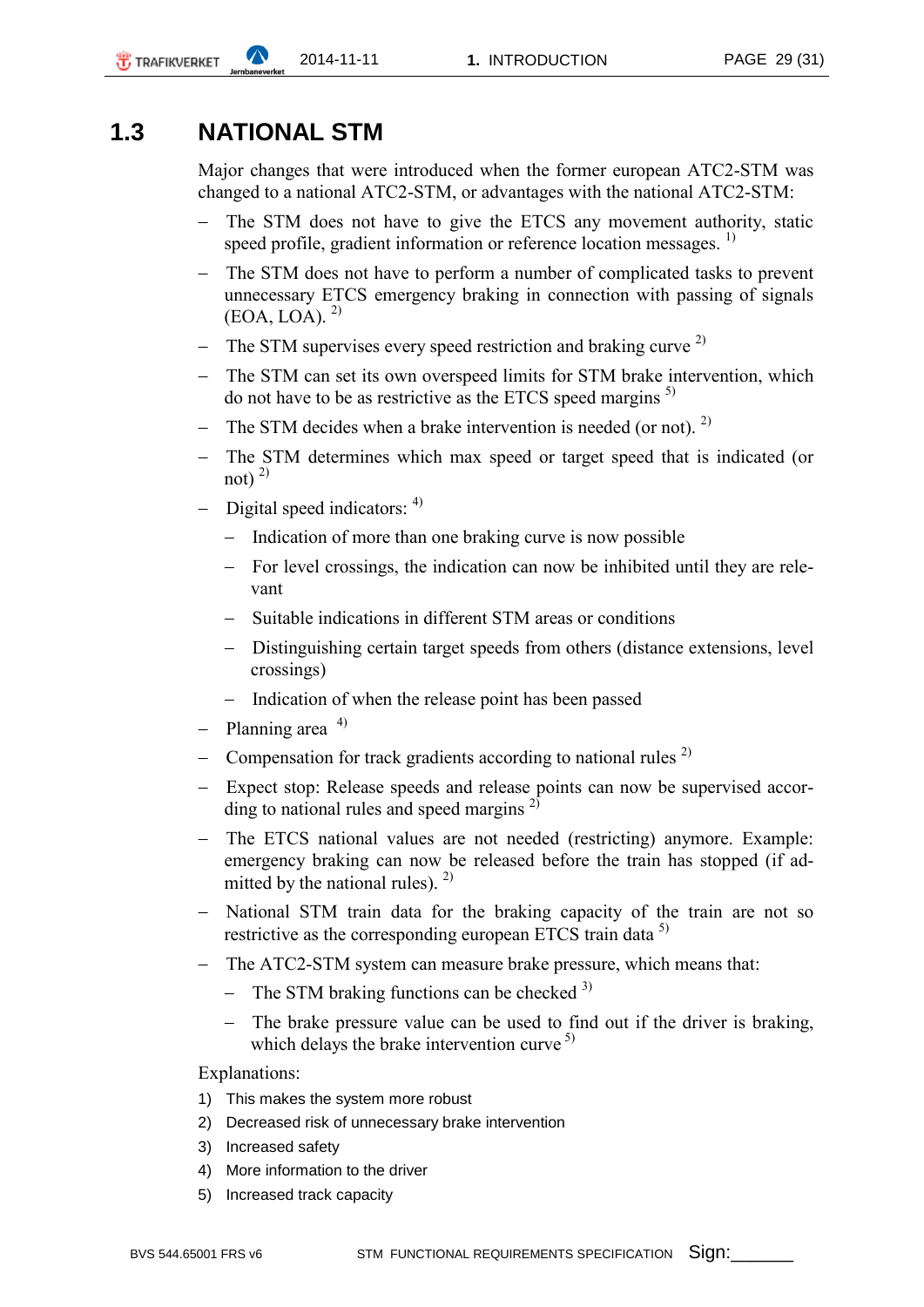V)

(blank)